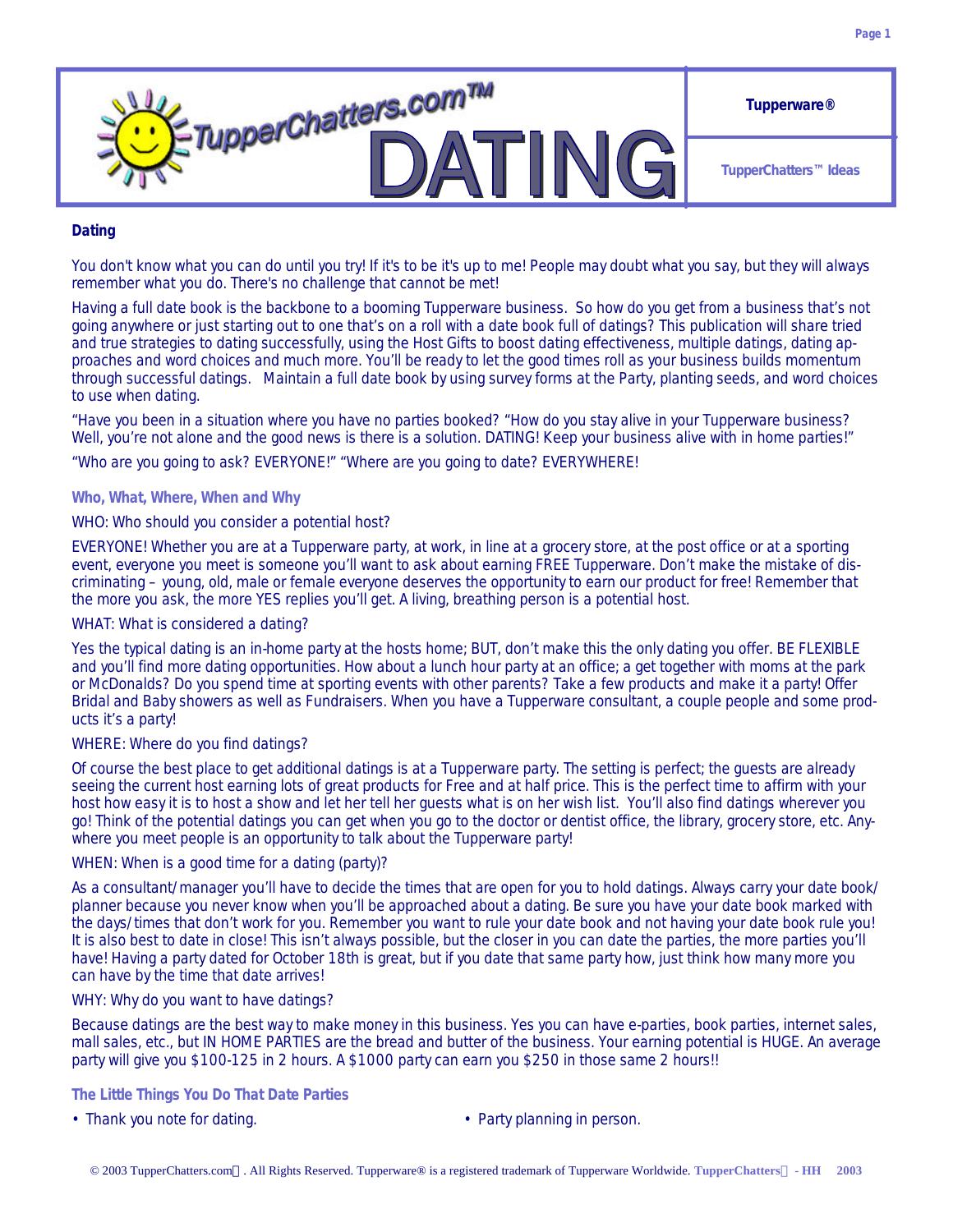- Offer a small gift to the host for datings before party. Wear your Tupperware name tag.
- Contacting and caring before the Party. **•** Arriving 30 minutes early to set-up your display.
- Putting the Host at ease by arriving early to the Party. Creating a happy and enthusiastic mood at the demo.
- Greeting quests as they arrive. • Thanking the quests for coming.
- Giving bonus gift to anyone who brings a friend. Game prizes and fun during the demonstration.
- On time drawing or door prize for attendees. Sharing a recipe.
- Show appreciation to Host and guests during demo. Ask for referrals.
- Explain how party planning is easy and beneficial. Believe in the hosting opportunity for everyone!
- Include informative information during the demo saves time, space, taste and waste.
- Encouraging guest to participate in the demo & ask questions.<br>• Asking EVERY guest to date a party. • Completing a party from arrival to finish in two hours.
- 
- Show the advantages of dating a party with host gifts and sales specials.
- Provide courteous service on replacement parts and defects.
- 
- HIGHLIGHT the HOST and shower her with praise and presents!
- Get on the phone the next day if the party was a "dating disaster"!
- THINK POSITIVE! Keep repeating "I am a good dater, I am a good dater!"
- Always leave them wanting more! Have "FUN" parties
- Make your demo "sparkle" and add a little humor. Treat everyone equal.
- 
- Use dating messages during the demo.
- 
- 
- Make 5 dating contacts each day.<br>• Finding the real need by using LEAP. • MAKE DATING YOUR TOP PRIORITY!
- Finding the real need by using LEAP.

Remember a Prospective host may DATE a demonstration for any of the following reasons:

1. Earn Host Gifts **2. Help a friend earn a gift** 3. Earn FREE Tupperware 3. Earn FREE Tupperware 3. Earn FREE Tupperware 3. Earn FREE Tupperware 3. Earn FREE Tupperware 3. Earn FREE Tupperware 3. Earn FREE Tupperware 3. T

tips

## **Dating Attitude**

Get excited...Tupperware has SO much to offer the hostess! DATING IS AN ATTITUDE! Think about what you are offering when you are asking someone to date a TW party.

You are bringing the "store" to them - no parking hassles, no wall to wall people to deal with no grouchy clerks (well, most of the time anyway) they don't have to dress up they can unzip their pants, & breath & take off their shoes & get comfy if they want to.

They learn great ideas & tips to make their lives easier & simpler

They get to see their friends & family (when was the last time you called a bunch of friends & asked them over for cake & they came)? A TW party is a great excuse to get together or get out of the house!

You will even come & cook for them, show them how to cook a quick and simple & they get to eat it too!

Everyone gets a gift for coming & the host gets all sorts of free gifts & goodies! And the list goes on -- but you get the idea. Given the advantages, don't you think people are just dumb for not having a party? Isn't it crazy that someone would want to turn that opportunity down? As soon as you adjust your thinking about dating & realize that you are offering a wonderful & unique opportunity -- you will have won half the battle.

Dating success is an attitude. The secret to having a positive attitude about dating demonstrations is to truly believe in the benefit of hosting a demonstration. That is why we ask each new consultant to host a demonstration to begin her business. When you think about hosting a demonstration, focus on the dollar value of what a host receives.

First, she should receive some special party prizes for hosting; the magnets and key chains are perfect for this. Then she receives a thank you gift item Next she receives a host gift based on sales and datings. When a host has an average demo of \$175, she is eligible for a Host Gift Special. Lastly, she may select the host only offer for half price.

It's something they cannot get simply from placing an order from the catalog. Make sure that your guests have fun, and they will want to come back again to learn more; they become your future datings then ! It's a shopping experience that is truly worthwhile.

When you think about dating a demonstration this way, you will realize that you are doing something FOR a Host, not TO her, by inviting her to host a demonstration. And most importantly, through this process you will build relationships with

- Give enough 'Goodies" Delivering products and Host gifts promptly and efficiently.
	-
	- -
- Plant seeds during party planning variable values of party survey during the demo.<br>• Use dating messages during the demo. • • Knowledgeable Demonstrations
	-
- Offer Party Themes to encourage dating Follow-up with thank you notes to quests and Hosts
- Call former hosts to re-date. Call former hosts to re-date. Make customer update calls to past customers.
	-
	-
	-
- 
- 5. They like the consultant 6. They liked the demonstration and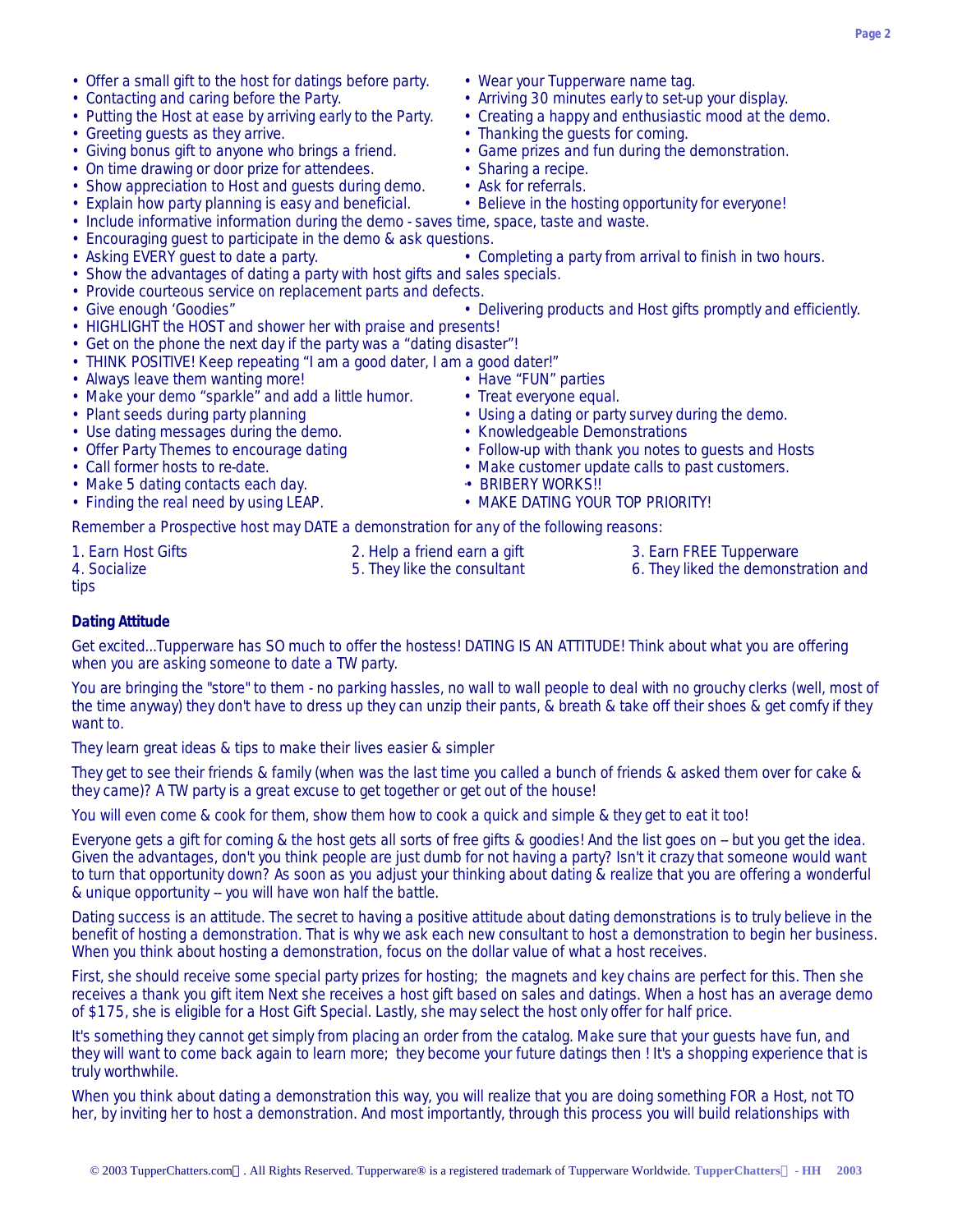your customers that will help you develop the loyal clientele that will give you years of success.

*Wow your customers Into dating!*

- 1. Build Rapport
- · Learn and Use guest names during your presentation
- · Thank everyone for attending and taking time out of their busy schedules
- · Publicly thank Host for opening her home and share the benefits she'll earn by being a Host.
- 2. Create Excitement
- · Add excitement and fun to every party
- · Involve your guests and make the party interactive
- · Explain features and benefits of products and provide plenty of ideas, but not all—leave them wanting to learn more.
- · Interact with customers throughout the party—pass the products around and answer questions.
- · Highlight Host program and Host Gift Specials throughout your presentation.
- 3. Determine Customers' Needs'
- · Discover customers' interests, needs and lifestyles through party planning with your host.
- · Create a theme party that speaks to customers' needs
- · Match individual needs with benefits of the product, dating a party or becoming a Tupperware Consultant
- 4. Provide Exceptional Customer Service
- · Answer questions as they arise
- · Help customers make purchasing decisions—best done one on one
- · Make ordering easy by providing customers with a catalog, flyer, order form and a pen
- · Thoroughly explain t he delivery procedures and expected date of delivery.

By following these four steps, your are demonstrating that a Tupperware party is a fun, enjoyable experience and that your are a good person to do business with. So, as dating messages are sprinkled throughout your demonstration, people will be more receptive to these messages and inviting you into their homes. Most important...BE FUN, HAVE FUN, CREATE FUN! Enthusiasm will date more parties than any amount of product knowledge! Be the kind of person who lights up a room by entering it… not by leaving it!

## **Dating Basics**

## *HOW TO GET DATINGS AS A NEW CONSULTANT*

You've just signed your kit order form and filled it out with the names of 6 friends, family members and neighbors. Your biggest fear: "What if no one at those parties wants to host another Tupperware party?! Before I've even begun my own business, I'm already out of business!" Here are some tips to get you started and keep you going...

Continue to talk up your business to your family and friends. Don't be embarrassed to ask them to help you get off to a successful start. Remember, they want to support you. Even though it may feel like you are asking them to do you a favor, remember how excellent our hostess award program is and that they are going to benefit greatly from having a show too! Keep putting the word out and asking if they'd like to host a party and get a lot of products for inviting a few friends over. Remind them that you'll do all the cooking--you'll even take your dirty dishes home! Who could refuse such an offer from a friend!

Spread the word about what you're doing. Have a response when people ask you "what's new?" that includes the fact that you've started your own home based business as a Tupperware. Have a power statement--a few sentences that describe what you do that makes it sound interesting and appealing. It's sure to pique their interest to want to know more.

Host a show in your own home and invite your friends. Invite all of those people that are just acquaintances, your neighbors that you wave to each day, your baby-sitter's mom, your hairdresser, and friends from church, parents of your kid's friends, all of the people who couldn't come to your first party. Make it a mystery hostess party. This means that you do a drawing of the guests in attendance and that lucky person receives all of the hostess bonus points, half price items, discounted purchases, becomes a member of our hostess club and earns a 10% discount for a year--just for coming! If they know there is a chance they can get all of this they will be very motivated to attend. Even if they don't win the drawing, they will still be more informed about the hostess program and more likely to seriously consider it as an option. Offer a gift to anyone who brings a friend to increase attendance. Not only will this get you better attendance, but it will also increase to opportunity to obtain a booking outside of your own circle of friends. In the meantime you also get all of the sales, which helps you make your Super starter goals! Plus, you'll be advertising your business to many, many people, which could mean future business!

Be visible with your business. Bring catalogs to stamp when you're waiting at baseball practice. Have catalogs with you at all times. Tuck one in the outside pocket of your purse where people can see it. Keep several in your car, gym bag, on the stroller when you take the baby out for a walk. You never know who you'll run into and where the conversation will lead.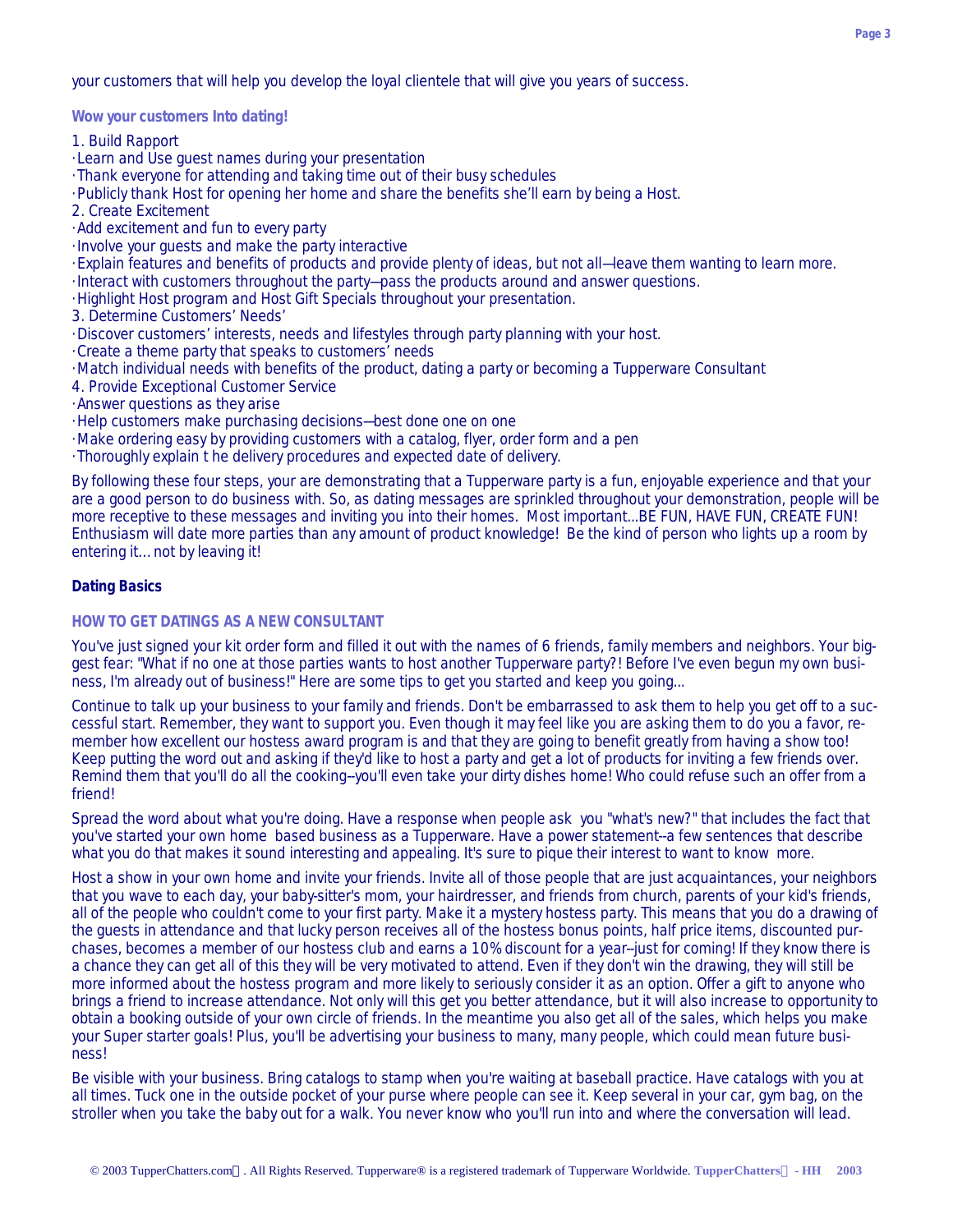-Always follow up on a lead. If someone tells you they'd like to look at a catalog sometime or maybe they'd host a party, step out of your comfort zone and ask them to! They wouldn't have said something if they didn't mean it!

They expect you to follow up and if you don't you've just lost that business!

## *Dating Bids*

## *Dating at the Party*

The goal of every party should be a least three datings. That's why you'll want to mention the dating opportunity to guests at least three times throughout the party. Generally, people who attend parties are among the best dating prospects because they: 1) see firsthand how much fun and informative parties can be, 2) see and hear about the benefits of dating, and 3) see something they'd like to receive as gift for hosting a party.

Dating at the party starts with your introduction, continues with dating messages tied to products and is reinforced as you thank your Host, demonstrate the Host Gifts, close the party and help with individual orders. The most important step, however, is asking. As long as you've explained all the excellent benefits of hosting a party, the answer should be a resounding "YES!"

Assumption: Customers attend Tupperware Demonstrations for information, service, and fun. If we give them what the WANT, they'll be receptive to going to another Demo and or Hosting a Demo of their own

After Host Gift -- This is gift and when you have your party in the next few weeks -- you can choose a gift, too!

After Games -- Did you enjoy the games? We'll have more of these when you have your party. And more of these neat prizes, too!

During demo-- Today we're having an \_\_\_\_\_\_ Theme party because this is what \_\_\_\_\_\_ chose. When you have your party, you can select from my special party themes.

After Sales Special -- When you have your friends and relatives over in \_\_\_\_\_ , they can save on this, too.

After Thank you-- This is the gift \_\_\_\_\_ wants and when you have your party you may choose a beautiful Thank You (a host exclusive)

## *DATING AWAY FROM PARTIES*

Be Proud out Loud and Be Prepared. Never go out without Party Planning Packet's and your nametag on. You never know whom you might meet! Make sure you have Tupperware key chains on your keys, people want what they can't have, and we all know they LOVE our key chains that we ONLY give to hostesses!

Use the bad weather to your advantage. If you are stuck home, then there is a good chance that most other people are too! GET ON THE PHONE and call anyone you've ever come in contact with that you have a phone number for. Explain that you are IN A CONTEST to date just ONE MORE PARTY, would they be willing to help?

Hold a party in your own home. Re-recruit yourself. Get your six parties up by party planning yourself! Have you asked EVERY SINGLE person on that suggestion list on the party-planning packet? If not, give them a call today!

DON'T ASSUME! Have you asked every friend, relative, hair dresser, nail technician, etc. that you come in contact with to date a party? If not, call them now and APOLOGIZE to them for not offering the awesome specials for January. Tell them due to your over sight, that you have an extra gift for them!

When you do date a party. Challenge your hostess to buddy up with someone! Why wait until after their party? If they have someone that wanted to date a party anyway, why don't you have that person have a double hostess party with the original hostess? Better yet, see if that friend wants to hold their party first!

Pick a theme! Call everyone you know and let them know that you are "trying out a brand new demo" and would they "do you the honor of being one of your first six Stack Cooking hostesses, Chocoholic hostess, etc." Be Creative and have fun! Remember, Valentine's Day is just around the corner and you can offer lots of alternative theme parties including couple's parties.

Have you let all your past hostesses and customers know that there is a brand new catalog out? Challenge them to be one of the first to show the new Catalog!

Have a Hostess Appreciation Party. Invite EVERY SINGLE HOSTESS from last year to a special celebration in their honor at your house. Your past hostesses are your warmest leads, once they see all the great things they can get, they are going to want to have a party of their own! Be sure to ask for a referral from everyone there whether they date or not. You should be doing this with every dating phone call you make!

Find a local craft show. There are always community events going on that are looking for vendors. Showcase the new items and the Hostess bonuses and be excited. Your enthusiasm will be contagious! Use a door prize slip for a drawing, so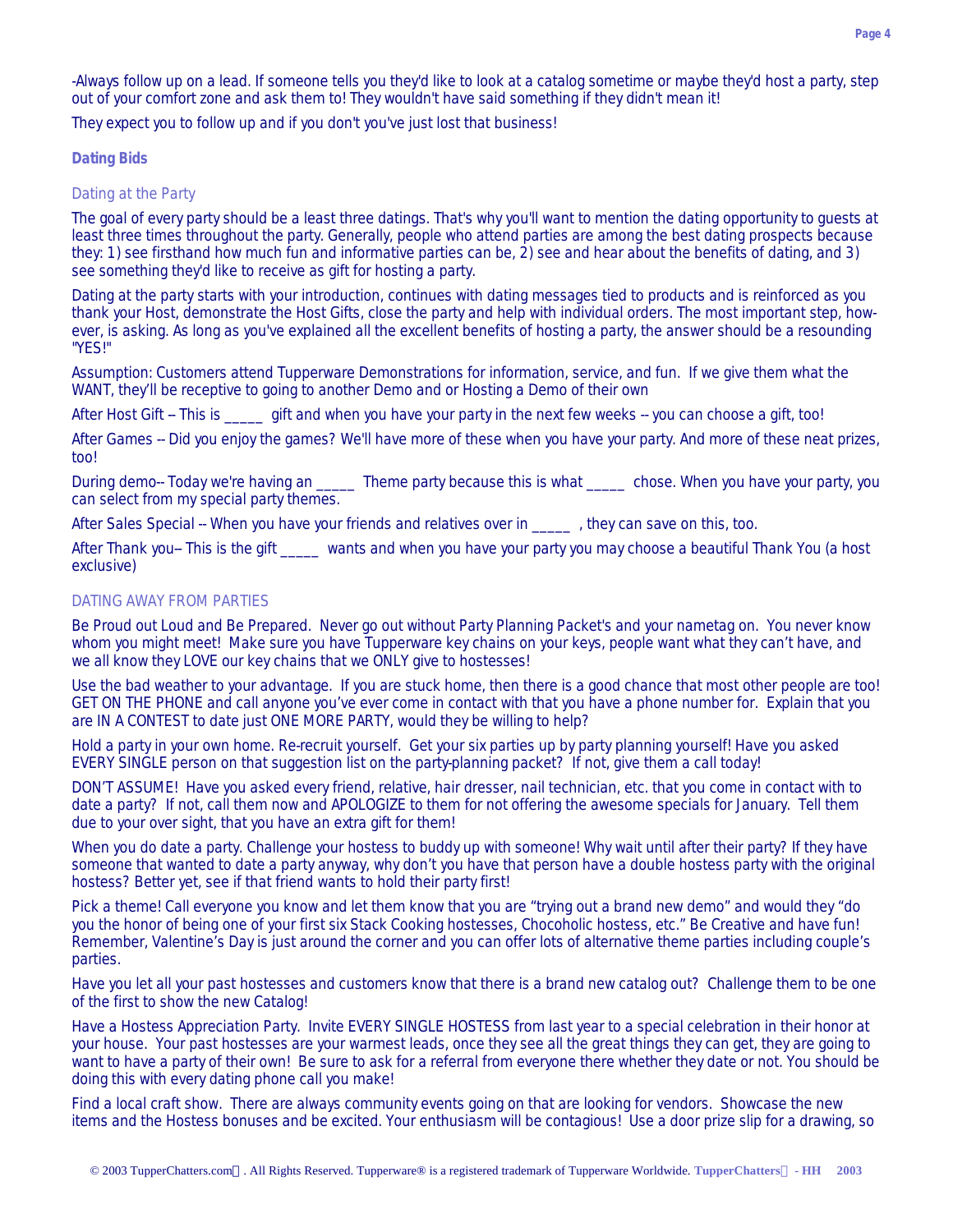that you can call the people you "forgot" to ask in person. But always make the calls within a day or two. Leads grow cold quickly!

Keep in mind that once you try some or all of these things you WILL get results. And then you will be getting all your datings AT parties! Party Planning is one of the most essential parts of this business. When you do it right, you will have your datings waiting, and your outside orders that will make your parties more successful than they have ever been! We work for the BEST party plan in the world…make sure everyone you come in contact with knows this!!!!

## *Dating with Host Gifts*

Host Gift Specials are a benefit to you. Always display the current Host Gift to create excitement for others to Host a party. The Host gifts are exclusive, so it creates a desire to Host a party. It also gives you a prop to give dating and recruiting messages.

One of the main reasons Hosts date is to receive a Host Gift, so you'll want to be sure to carry and demonstrate Host Gift samples at each party. Be sure to mention that your Host will receive it just by hosting this party. It's very important to make sure the Host meets the requirements in order to receive the exclusive Host gift. Why? Because the purpose of the Host having two datings in addition to the specified party sale amount is to: Ensure future business and Increase sales and profit Set a consistent expectation of how to receive Host Gift Specials.

### **Dating and Phone Scripts**

## *Date Parties on the Phone!*

Make sure you are aware of everything that Tupperware has to offer right now. Make a flyer that you can refer to while making your phone calls that lists everything they can qualify for. It really adds up! Then, take these flyers and put them in local supermarkets, etc with a heading that says LIMITED TIME OFFER. Be ready before you begin. Have your list of names and phone numbers. Make a goal and do your best to meet it. Tell the person about your goal. Plan a reward for yourself when you reach your goal.

### *Phone Scripts*

When making telephone calls to re-contact our past guests and hosts or cold calling, the first 10 words are so important. The person on the other end of the telephone is making up their minds if they are going to listen to what you have to say.

#### *Warm Calling: (former Hostesses or party guests that you have met personally)*

Hi, this is \_\_\_\_ with Tupperware! I wanted to share with you the new things in Tupperware.

Hi, this is \_\_\_\_ with Tupperware! I'm calling back all my favorite hosts to give them an opportunity to see all the new Tupperware available now.

Hi, this is \_\_\_\_ with Tupperware! I've been thinking about you and wanted to catch you up on the neat new things happening in Tupperware.

Hi, this is with Tupperware, quess what? We got the neatest new I'm dying to show you.

This is \_\_\_\_ with Tupperware and I would like to drop by and show you some of our newest products.

Hi \_\_\_\_\_ , this is \_\_\_\_ with Tupperware! I wanted to tell you about all the new things we have now, some you can win, others you can order, so let's get some friends together so I can show you.

"Hi \_\_\_\_, this is \_\_\_\_ from Tupperware. I am working on my business this evening and it has been awhile since I have seen you! There are many new products and hostess gifts and I would love to share some of the excitement with you! Do you have the time to talk for a few minutes? (concentrate on dating gifts and hostess gifts so she will date.)

Hello this is with Tupperware. I'm so excited about all the new things Tupperware has just released. I'm going to be in your neighborhood tomorrow and want to drop by to show you what's new.

Hi, \_\_\_\_ , this is \_\_\_\_\_. We have lots of holiday gifts, new catalogs, great host gifts…. Just wondering how soon we can get together to show you and your friends what's new.

Hi , this is from Tupperware. Listen, I was wondering if you could help me. I'm in a contest to get as many parties up as I can this month. There are some BRAND new products just released. You and your friends can be the first to see them, and you can qualify for a ton of free gifts? Is a weekday or week end better for you?

| with Tupperware, do you have a couple minutes to answer 3 quick questions?<br>Hi.<br>this is |                                                   |
|----------------------------------------------------------------------------------------------|---------------------------------------------------|
| yes-proceed onward!!!                                                                        | no-ask if there is a better time to call back     |
| "The first question is-Do you use Tupperware in your home?"                                  |                                                   |
| yes-say "great" or "do u have a favorite piece?                                              | no-say "I'm sorry to hear that" or "REALLY?!?!?!" |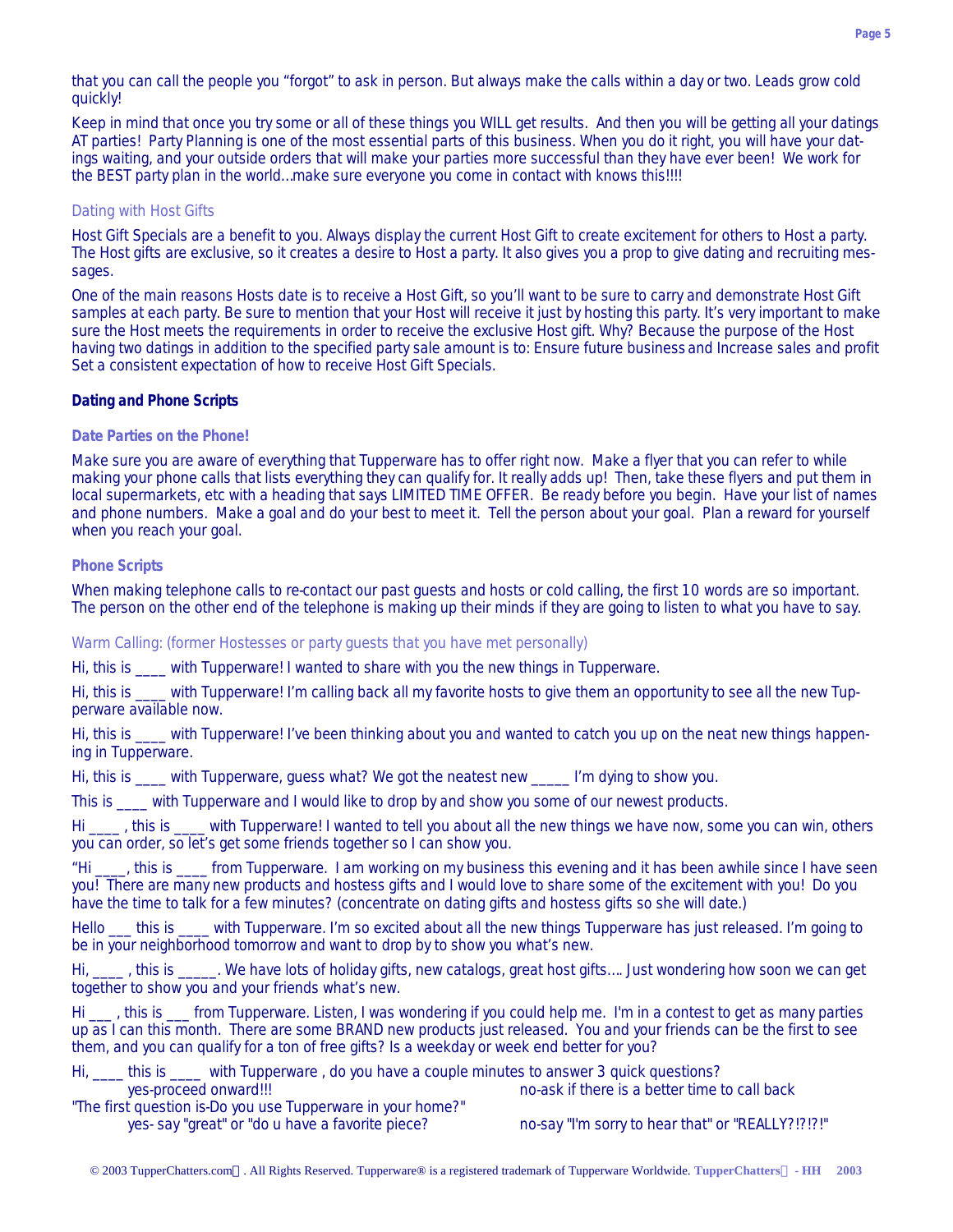"The 2nd question is - Do you currently have a Tupperware consultant?"

yes-ask if her consultant has supplied her with the most recent catalog. yes-say "thank you" and end the survey no-depending on how you feel about the conversation, offer a catalog with your information so that if she can't contact her consultant, you could help her out OR just suggest that she contact her consultant

"And the final question is would you now, or in the future, ever consider having a Tupperware get-together?"

yes- YAHOO!!! try to get a date set on the phone now and deliver a party packet.

no-if conversation has been good, ask why not, and then ask if she would like you to send her a current catalog. IF SHE PAUSES\_JUMP IN and say "Whoa, you thought about that too long!! Can I tell you what you would receive if you had a party now?" go from there...

GOOD LUCK AND REMEMBER TO SMILE! Also, you are trying to build rapport here, for future business. Ask her when she might consider hosting a party and ask if it would be all right to contact her then. "In the meantime, \_\_\_\_ , I'll get that catallog out to you and if you see anything in there you'd like to have right away, please give me a call, my number's on the back of the catalog. Thanks for your time!

"Hi, \_\_\_\_\_\_\_ , I met you at \_\_\_\_\_\_\_ Tupperware party. I'm getting in touch with everyone who likes (whatever, microcooking, modular mates, fast, easy ideas) and letting them know what's new in Tupperware (Highlight any sales specials or new products that are applicable). I hope you'll think of inviting a few close friends in for a get-together because the best Tupperware is free Tupperware."

Hi \_\_\_\_\_\_\_ , this is \_\_\_\_\_\_\_ with Tupperware. You ordered some \_\_\_\_\_\_\_ from \_\_\_\_\_\_\_ Tupperware party last month. I'm just calling to see how you're enjoying your new \_\_\_\_\_\_\_ . Do you have any questions on how to use it? Give her a recipe or tip that goes along with what she purchased. Invite her to host a party for more tips and recipes like that one. Make sure you let her know about all the great things hosts receive. "\_\_\_\_\_\_\_ received \_\_\_\_\_\_\_ of product for \_\_\_\_\_\_\_ " is a good way to start.

. This is \_\_\_\_\_, your Tupperware Consultant. How are you? (response) Are you still enjoying your \_\_\_ (response) Great! I just wanted to let you know that Tupperware is now offering great gifts you can earn free for hosting a party. I know how you love this line. How about hosting a party, and I'll show you how to use your ? I have of next week free."

## *Cold Calling: (people you have not met personally)*

"Hi \_\_\_\_\_, this is \_\_\_\_\_\_\_ from Tupperware. I am not selling anything this evening but I am servicing people in your area. Do you have a few minutes to talk?" (If she says yes, continue the call, in not, ask if you may call back at a more convenient time). Continue with the following questions: use some or all as the conversation warrants. Are you familiar with Tupperware Products? If yes, have you seen our new product line called \_\_\_\_\_\_\_\_\_\_\_? Have you attended a party recently or seen a current catalog? Are you aware of our lifetime warranty against cracking, chipping, peeling, or breaking? Do you have any items that need replacing? Have you ever been a Tupperware Hostess? We offer a great selection of FREE gifts and products. Right now we are offering \_\_\_\_\_\_\_\_\_\_\_\_\_. In closing the call, either offer to mail her a c Let are offer to mail here are of are catalog (get her mailing address) or set a date for a party. If she dates a party, set a time to party plan in person, if possible.

Hi, I'm \_\_\_ with Tupperware. Have you seen our newest catalog? I'm a new consultant in your area and I'm calling to tell you about all the exciting new products we have available now.

Good morning, this is \_\_\_\_ with Tupperware. Have you seen all of our new items? I would love to show them to you.

Hi, this is with Tupperware. I have been asked to call people in your area today. Tupperware has just released some new products and would like to have customer's opinions on them. All you have to do is have 3 or 4 people, besides yourself, around your kitchen table. You will receive an \_\_\_\_ gift just for allowing me to come into your home and show you and your friends the new releases. I will bring gifts for everyone and bake a quick recipe in your microwave so all you will need to-do is make the coffee and invite your friends. This will only take 45 minutes to an hour of your time and I will be finished. I will be in your area on \_\_\_\_ and \_\_\_\_. Which would be better for you? \* Thank you for allowing me to come into your home and introduce you to our new products. If you are going to have more than 3 or 4 people, please let me know, because I have to get permission form Tupperware. I am looking forward to getting together on \_\_\_\_ at \_\_\_\_ . That's it - short and sweet!

Hi, \_\_\_ . This is \_\_\_\_ From Tupperware and let me tell you why I'm Calling. Tupperware has asked me to ask some of my favorite Hosts & Best Customers to participate in the market research or our Microwave Cookware. All you need to do is have 3 – 6 friends over for about 30 minutes to sample the food and fill out a survey. When you say, "Yes" and I come over, you get a FREE piece of Tupperware. All your guests will also receive a gift for sampling the food and for filling out the survey. Orders may also be placed for any Tupperware needs especially Holiday Gifts…Of course, the best part is . . . . I bring the food. I'm Free \_\_\_ and \_\_\_ . What do you think?

Hi, \_\_\_ , this is \_\_\_ from Tupperware! I am SO excited, Tupperware has such great promotions going on right now, that I'm calling every single person I know! Just for an average demonstration, you can receive \_\_\_\_ . What do you say we get a few friends together? What is better for you, a weekend or a week date? I have \_\_\_\_ available or \_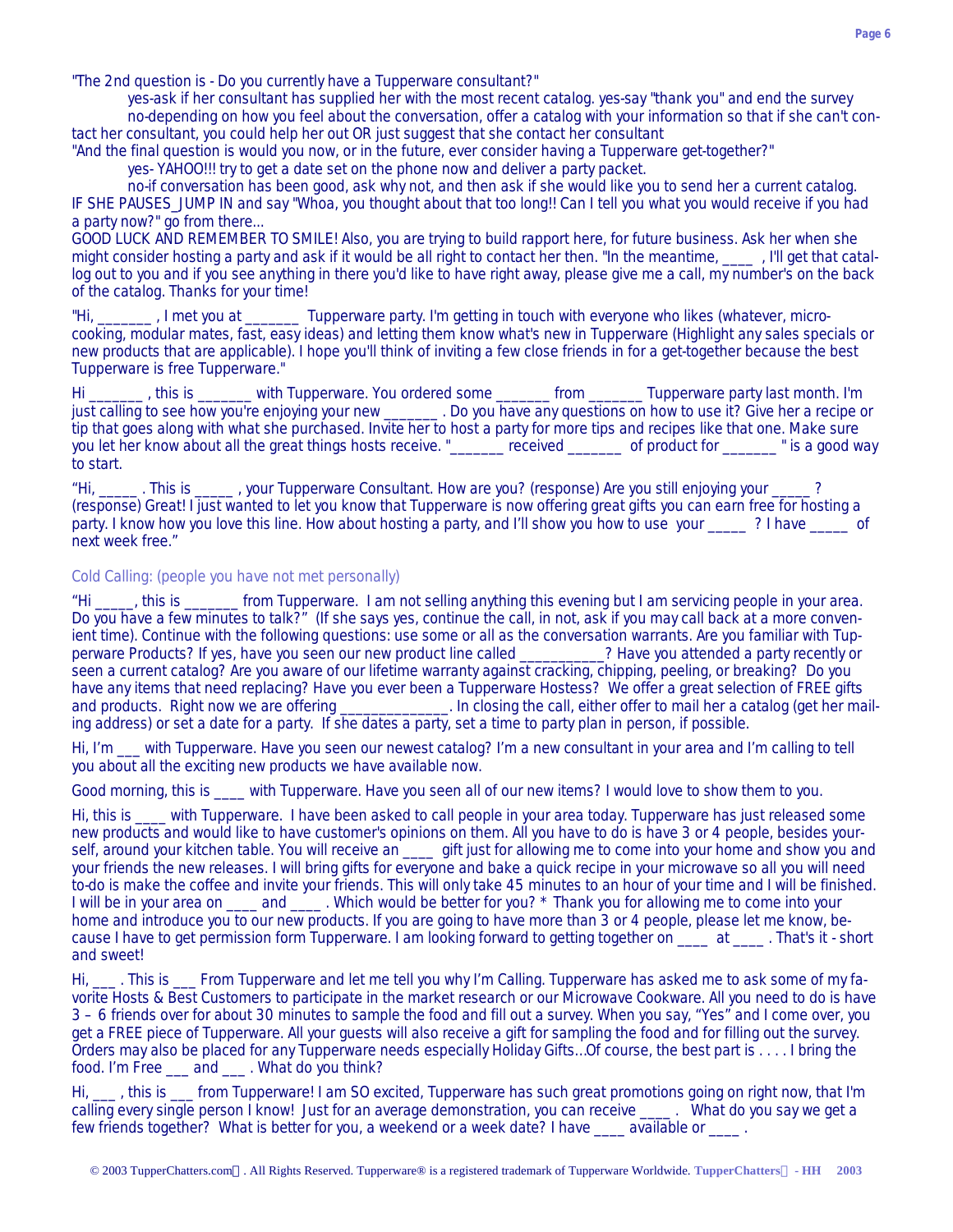Hi . This is from Tupperware, I just had to call you! I would love to show you one of our top selling items, FridgeSmart! I would love to come over and show you how this product can make one of our biggest dilemmas, produce getting mushy, a thing of the past! What do you say we pencil you in for a date so you can be the first of your friends to own it?

#### *MISC Calling Scripts*

## Mall Leads

Our records show you recently stopped at our showcase in the ( ) mall. Has anyone been in touch with you since your visit with us? I was just calling to update you on some of our new products, may I do this? Since it will soon be fresh produce season, have you heard of our product that can help keep your produce lasting longer? Our FridgeSmart containers, can prolong the life of many fruits and vegetables.

Are you the chef in the kitchen, or is your husband? We have perfected one of the most important tools of the kitchen. An Chef Series Knife Set. Complete, I 'd love to show your friends the benefits of these products while giving you significant savings on the entire set. Thinking of your friends would a day time or night time be most convenient for them??

## Birthday Week Datings

I am calling today because it is going to be Tupperware's birthday and we want to give you the gifts, could you get excited about earning a a solution of how about hundreds of dollars of Tupperware. You have the option of bringing a striends to your party, sit back, relax and get a chance to win prizes galore plus earn hostess gifts for yourself, how does sound for you and your friends???

### Anniversary Party

Call up your past Hostesses and schedule them for an Anniversary Party.

, Happy Anniversary" They will have no idea what you are talking about, and then you can tell them that you are offering a special gift to all of your past hostesses that date in the same month they did last year.

### "LEAP" and "Feel-Felt-Found"

\_\_\_\_\_ , are you ready for me to help you with your order? Did you enjoy seeing the new Tupperware? Which Host Gift did you like the best? I'd love to invite you to have a get-together so you can get that. (Listen). I know how you feel. Others/I have felt the same way. (Ask clarifying Questions, if necessary) What I've found is that people who (repeat the concern) really like (alternative). (Explain the Alternative/Solution). Thinking about people you would invite to a (alternative), would a day time or night time be better? (pause) Great! I have next (day) or (day) open. Which would be better for you? (pause) Great! (Offer times) (Fully Party Plan).

### Fundraising Customers

If you've done any fundraisers, call the customers and first Thank them for helping to make the fundraiser successful. Then tell them, in appreciation that you would like to offer them the chance now to get some Tupperware for themselves for FREE!

#### $IOU's$

Call anyone that owes you a party and tell them now is the time for them to "pay up"! Remind them that you've already rewarded the hostess for the dating and that you would like to collect on their IOU!

## *Dating Scripts*

#### *Party Planning for a Successful Dating*

Great! You dated a party, so now, have your Host help you reach your goals with a challenge. Other ideas include to motivate the Host to have a successful party include but are not limited to: One dating in waiting, 7-10 guests in attendance. Return guest list within 48 hours, \$100 in outside orders, etc. "Party planning ensures they'll hold their party, therefore, reducing cancellations."

... I'm so excited about this time we've set aside together. We'll customize this party to make you feel confident in getting your friends to attend. As we select the date for your party, I'd like to ask that you honor your commitment to me. This is my full-time job, and I'm working into management, so every party is important to me. If, tomorrow, you realize that you've scheduled your party at a bad time, just give me a call, and we'll move the date. Otherwise, I'll consider you a confirmed date. I know we're going to have a great time!"

..., I have so many fun and informational parties that will get your friends excited about attending your Tupperware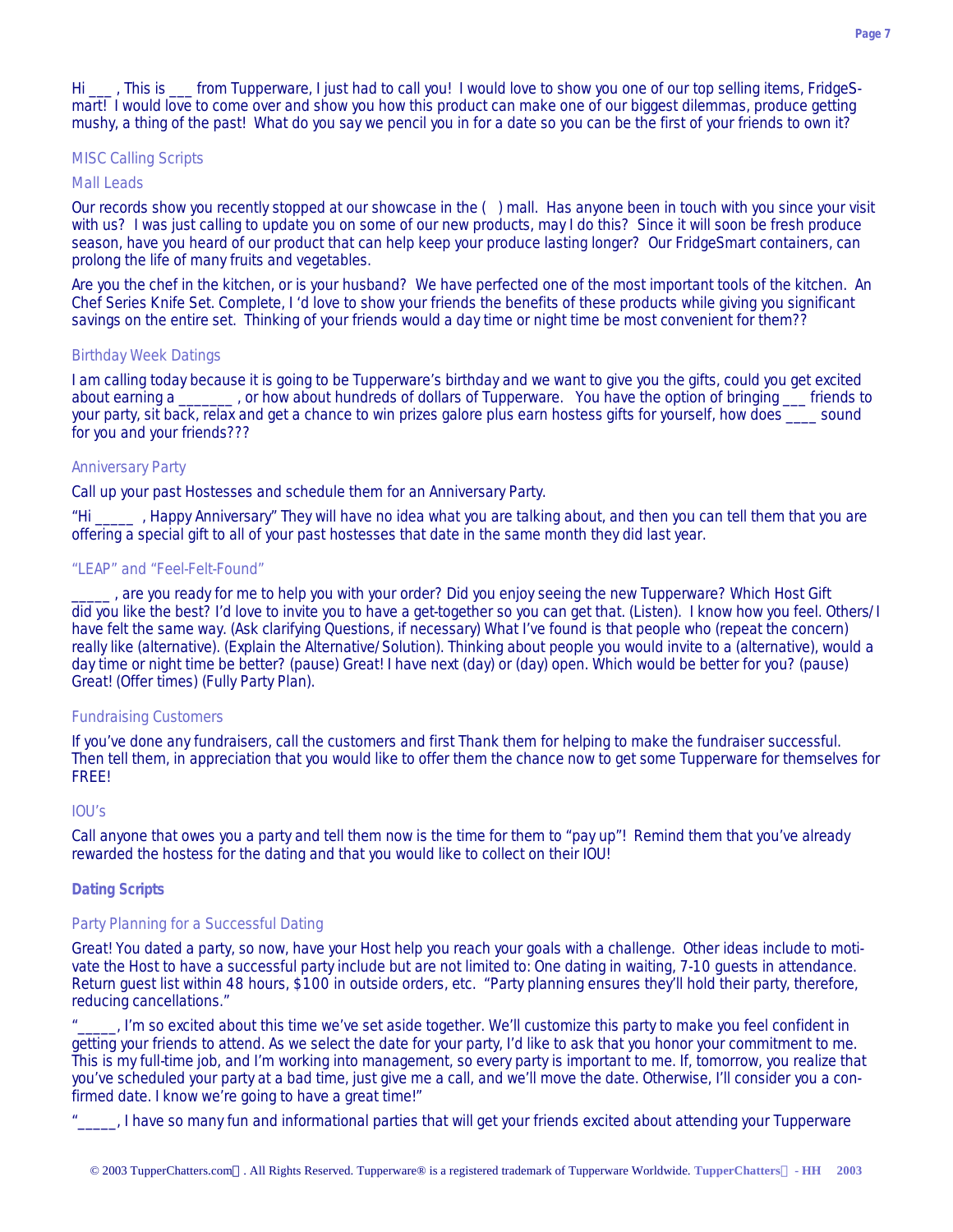party. Would they like to learn about Plan-Ahead Meals with Rock 'N Serve™? Or, would your friends like to hear about an alternative to fast-food meals? I'd love to teach them how to prepare a meal in 20-25 minutes with the TupperWave™ Stack Cooker. We could demo the Spin 'N Save, Chef Series™ Knives, and the FridgeSmart™ line to teach your guests how to eat healthier and trim off extra pounds. Which theme do you think your friends would enjoy?"

## *Openings for Datings*

"Thanks for coming and welcome to \_\_\_\_\_ Tupperware party. My name's \_\_\_\_\_ , and I'm your Tupperware Consultant. I'm here tonight for three reasons…

"First, I want you to have fun learning all about Tupperware products. Whether you've been to a Tupperware party before or this is your first, I want you to relax and have a good time. You'll see products that'll save you time and money. I'm sure you're going to love them, just like I do, so I strongly urge you to consider holding your own Tupperware party. Then YOU can earn the great Host gifts.

"Which brings me to my second reason for being here tonight. And that's to help my Host, \_\_\_\_\_ , receive free Tupperware products. \_\_\_\_\_ , thanks for inviting me into your home (present gift to Host). I'd love the opportunity to come to your home, meet your friends, and have fun and give you free Tupperware, too.

"And my third - and favorite reason - I love to share Tupperware with everyone I meet. Tupperware has changed my life. Just by what you see me doing here tonight, I have fun, flexibility and a great income. If you think this is something you may want to try, watch what I do, see how easy it is, and at the end of the evening, I'll be glad to tell you more.

"I'm here tonight for three reasons. First, I want to show you the best products in the house wares industry and give you the opportunity to select products for your home. Second, I'm here to honor \_\_\_\_\_ and help her get the \_\_\_\_\_ Host gift set. I will be offering each of you the opportunity to host a party and receive gifts as well. And third, I'm here to share with you all the wonderful benefits of my career and, if you're interested, offer you the same opportunity. I have full or part-time positions available."

## *Datings While Demonstrating Sets*

"If you have a desire to purchase all of this tonight, but feel it's more than you want to spend, I'd love to tell you how you can earn them for free - just see me after the party."

"Can you see how the Stack Cooker lets you prepare a healthy meal for your family in 25 minutes? Think about a date that you would like me to come and cook dinner for your friends and help you earn this wonderful product."

## *Datings When Thanking Host*

"I want to thank you for attending \_\_\_\_\_ party tonight. Let's give her a round of applause for inviting us into her home. Thanks so much, \_\_\_\_\_ , for being my Host!"

## *The Close for Datings*

Many times consultants do a great job demonstrating the product but fail to ask individually for datings. The "Close" is perhaps the most important part of any party. Customers EXPECT to be asked to date and some feel slighted if they are NOT asked. Our Hosts have such wonderful gifts available to them, not one guest should be overlooked! Let THEM decide!! Invite everyone to be a host!! \*\* Practice and memorize your closes so that you feel comfortable saying them when the time arises. You are simply "helping" the guests decide on the perfect date for their demo!

"If I could show you how easy it would be to qualify for both the \_\_\_\_\_\_\_\_\_ and the \_\_\_\_\_\_\_, you would want them both right away wouldn't you?

"If I could show you how we can have a quick get-together for you and your busy friend's w/minimum effort, would you be my host?

"If I could show you how to have a successful party even though you are new to the area and don't know many people would you be interested?"

"If I could show you how to have a successful party in a very small area around your kitchen table, would you be a host for me?"

"If I could show you how to receive our beautiful new Host Gift Special absolutely FREE, would you be interested?"

"If I could show you how to receive \$85+ in FREE Tupperware products, would you set a date for your party in the next 2 weeks?

"If I could show you how to have a party when it wouldn't inconvenience your husband, perhaps a morning party or on an evening when he bowls, plays softball, etc, would you be interested?"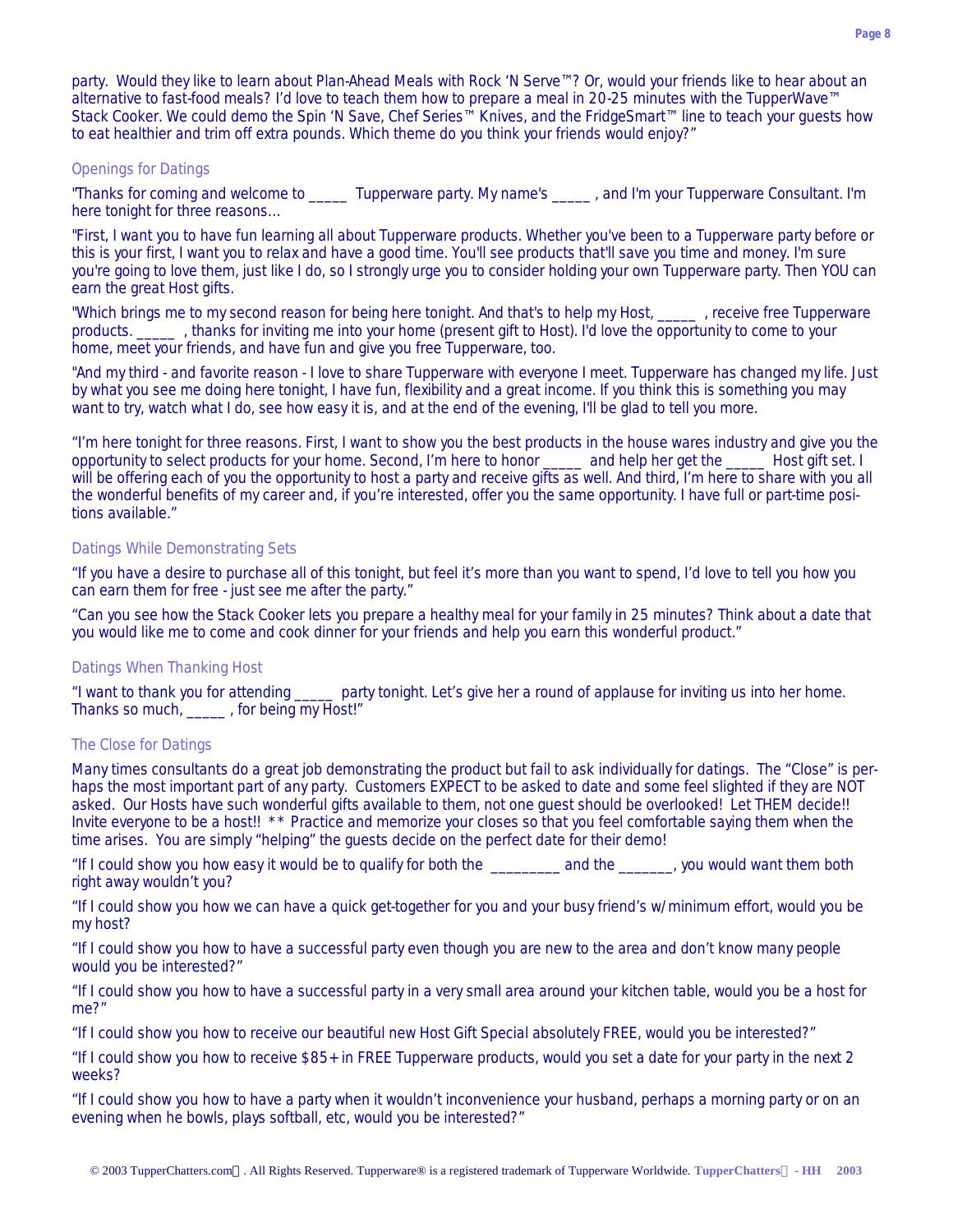"I would love to have you as one of my hosts, what do you think?"

"When would you like to receive your FREE Tupperware?"

"I had so much fun w/you tonight, I just have to have you as one of my hosts! When would you like to plan your party, next week or the week after?"

## *Morning After Calls ("Big MAC" Calls)*

To increase party sales, the next morning make your "Morning After Calls" to everyone in attendance and to those who didn't make it to the party. Call guests you were not able to talk to at the part and the ones who were not able to attend the party within 24 hours of the party to be effective. This shows that you are interested in them and their needs. Thank them for attending and helping the hostess to qualify for her gifts. Ask them ?'s about the party and other things. Did they have a good time and learn anything new? Is there anything else to add to their order? Did they have any questions or suggestions? How about having their own party to get Hostess gifts for themselves and invite their other friends who weren't there. For more info please contact me. The personal touch makes a difference.

"Hi, \_\_\_\_\_ , this is \_\_\_\_\_ , your Tupperware Consultant from last night's party. Do you have a minute? (response) We missed you at the party last night, and I just wanted to thank you for your FridgeSmart™ order. Are you familiar with its venting system? (explain) Sharon, have you attended a Tupperware party lately? (response) Well, part of the service I offer to all my customers is the opportunity for them to receive free Tupperware® products by hosting a party. I can easily help you earn more FridgeSmart™ to complement your items. How does that sound? (response) I have Monday or Thursday of next week open."

"Hi, this is \_\_\_\_\_ from Tupperware. I met you at \_\_\_\_\_ party last night. I was looking over the door prize drawing coupons from the party and noticed you marked that you'd be interested in (product). I'd love to show you and your friends (party option/Tupperware solution). (Sell the benefits/gifts of the products you're introducing and/or the party you're proposing).

"Let me ask you -- do most of your friends work or are they at home during the day? So, if you were going to have a party, probably evenings would be best for you, right? I have next Thursday or Friday evening open - which would be best for you?"

"Hi \_\_\_\_\_\_, this is \_\_\_\_\_ with Tupperware, the consultant a \_\_\_\_\_ party last night, we missed you. (pause) \_\_\_\_\_ is working for a special gift (name the gift), she needs just one more dating and \_\_\_\_\_ thought you'd help her out."

-If her response is "Oh, I don't know."

-Your response is "I send out the previews and make it as easy as possible for you and you have no delivery after the party. I have \_\_\_\_\_ or \_\_\_\_\_ open, which would be best for you? -KEEPQUIET!!-

-If she picks a date, say "great she will really appreciate it. I would like to party plan you, would you be home between ? Great! If you have a list of 25 names, addresses & phone numbers on the list when I get there, I'll have a special gift for you. See you then.

-If her response is "NO"--Your response is..."We do have lots of nice gifts you can get."

-If her response is "NO"—Your response is..."If you ever need any service, I would be glad to help you out and Thank You again for your order. Have a nice day."

## *When Helping Someone Commit to Having a Party*

"It seems like now might not be the best time to plan your own party. When would you like me to call you back?" (Make a note of it and call them back!)

"So, \_\_\_\_\_ , did you have a good time tonight? (response) Great. Did you enjoy the Impressions demonstration? (response) Fantastic. I'd love to come to your home and share with you and your friends even more entertaining ideas or any of my party options. Would a week from Thursday work for you?"

## *When Someone Wants to Check With Their friends Before Setting a Date*

"It sounds like you want to have a great party, but can I be honest with you? There won't be one date that will be convenient for everyone. Let's 'pencil-in' a date that works for both of us. Check with your friends, and call me back in the next two days if we need to reschedule."

## **Overcoming Objections - LEAP**

You ask, and your prospect says, NO! Yikes! What now? Don't panic, dating objections are a temporary objection for not scheduling a party, often because the prospective Host is either skeptical, unclear about what having a party really means or I need more information. Don't take it personally and you'll be fine." There are many little things you do that date parties." "Objections don't always occur, but when they do, you need to be prepared and there's no better way than to LEAP!" LEAP will get you to the real need, help you answer with a solution, and give your potential Host all she needs to say .Yes!.

"LEAP" stands for: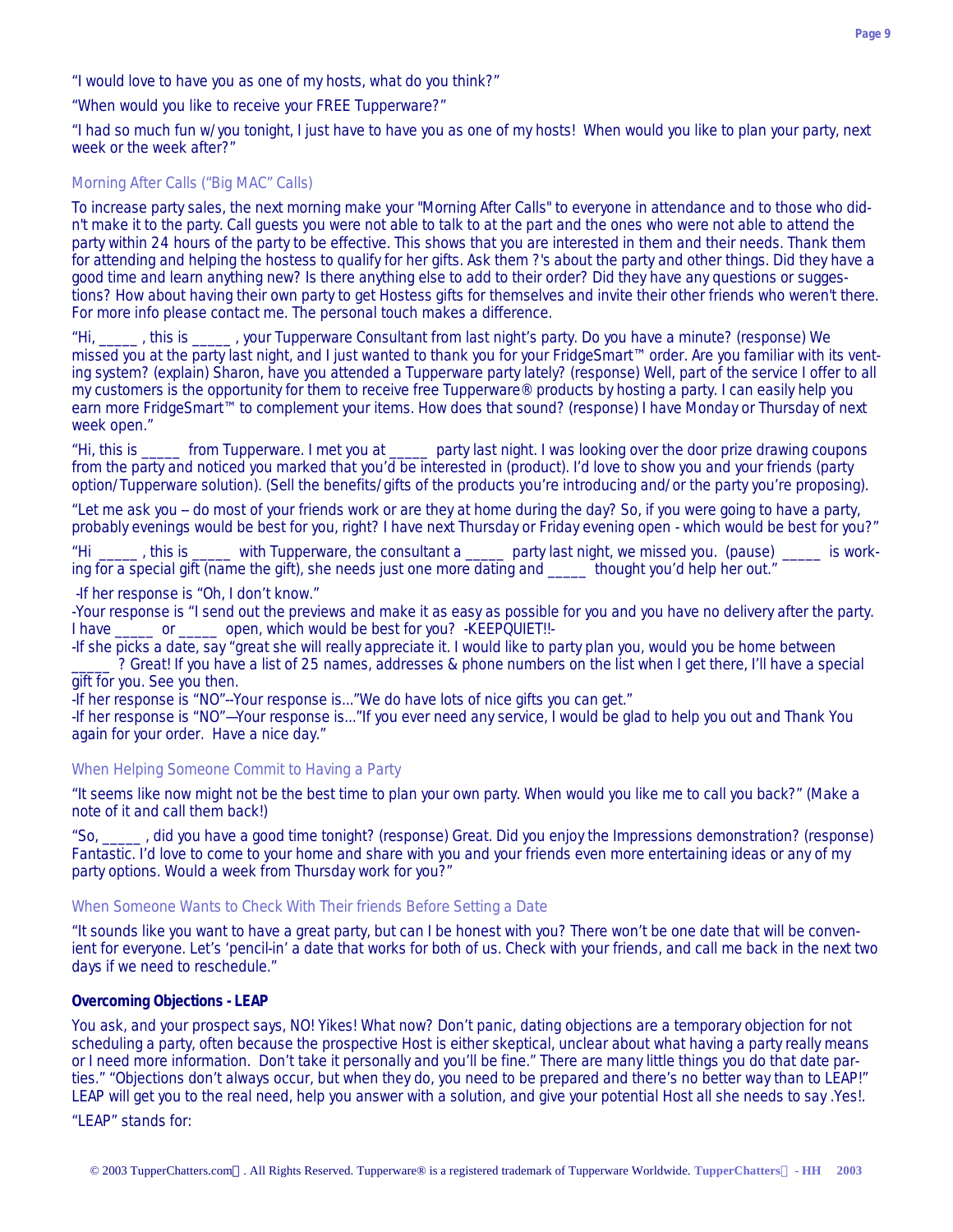**L**isten for understanding, show empathy, make eye contact, actively listen, and show you care.

**E**mpathize by acknowledging what was heard, show sensitivity, acknowledge what was heard, show support and concern. **A**sk clarifying questions to understand, clarify your understanding, explore options, allow the prospect to help you solve the problem, and see the problem from their perspective.

**P**roduce a solution or options, offer a solution that'll meet their needs, recommend a next step, create closure to the problem and move to a commitment.

"The more you involve the prospect, the better chance she'll be willing to accept your solution. This communication process allows the prospect the opportunity to do as much of the talking as possible. This is important so you can give a solution to her problem, not to what you think the problem is. Attached are world choices to help you overcome typical objections."

When using "LEAP" to overcome objections, be sure to: Ask open-ended questions, Show Empathy, Provide Solutions and Confirm Interest and Schedule the party!"

## *Using LEAP with Objections*

### *No, I wouldn't be interested in having a party; I'm too busy!*

"\_\_\_\_, I know how you feel, my life is hectic too! That's why I'm finding one of my most popular parties right now is my Stop and Shop party. Unlike a traditional party, this one has a start AND end time. I'll set up my display, give out catalogs, your friends drop by during that one hour time slot, say \_\_\_\_, and I'll answer any questions and take the orders. No games, no demonstration, just a "showing" of the latest products! It's hassle free!

"\_\_\_\_\_, I know how you feel! I am also sure your friends and family are busy too. We can do a One-hour Demonstration with a private showing with a few friends and family. I will also give some great tips on how to save time with Tupperware.

... I can appreciate that. Did you have fun at the party tonight? The average party is two hours; can you squeeze me in on Saturday morning or Sunday night?"

"<sup>1</sup> \_\_\_\_, Would the people at your office like a nice break during the day? I could do an office party for you during your lunch hour!"

### *No, I wouldn't be interested in having a party; I have too much Tupperware!*

"How old is your Tupperware? You have a closet full of clothes, right? Do you buy new clothing to replace worn and tired items? You need to update your Tupperware wardrobe! Donate your old Tupperware to organizations like churches and everyone wins!"

..., that was one of the reasons I asked you, we have a brand new line of products out that will make your mealtime dilemmas disappear. In fact, if you put on a pot of coffee, I'll show you how to make a Coffee cake in TWENTY MINUTES using a process called tandem cooking! This way, the friends of yours who may not have seen all the new stuff can see some, and you will see one of our best sellers in action!"

*No, I wouldn't be interested in having a party; I don't know many people.*

, we could give an invitation to all of your neighbors. What a great way to Get-acquainted with your neighbors.

..., would you be interested in a private Custom Kitchen Planning? If you have a couple of friends you could invite them also and serve coffee. While we learn to save room in our kitchens.

"<sub>\_\_\_\_\_</sub>, I have a party dated on \_\_\_\_\_\_\_ that we could make a Double Host Party. I have some great challenges for each of you. I can call \_\_\_\_\_ tomorrow. I am sure that \_\_\_\_\_ would not mind.

*No, I wouldn't be interested in having a party; My friends have been to so many Tupperware Parties lately.*

. I know how that can get, so I'm going to make you a promise. You call your friends and tell them that your Tupperware lady has promised that if they don't leave the demo with a smile on their face, a gift in their hands, and some time, space, and money saving ideas, that I will give them an extra gift!"

"<sub>\_\_\_\_\_</sub>, lets invite everyone to an Auction Party where they bring their leftover Tupper Bucks from past parties to spend.

"\_\_\_\_\_, I know a great party idea we could use. A Favorite piece of Tupperware Party. We could invite everyone to bring their favorite piece of Tupperware and make a short demo about why it is their favorite piece.

", we have New Monthly/Attendance Offer/Purchase with Purchase offer that will be out on \_\_\_\_\_. Can I throw a kick-off party with you as the host?

#### *No, I wouldn't be interested in having a party; My house is too small!*

I understand. Let me ask you a question. Do you have a floor? I have a fun beach or picnic party. We'll do a demonstration on the floor. Are evenings or days better for you?"

"\_\_\_\_\_, Do you have a friend or family member that would let you use her house? I can give her any item in the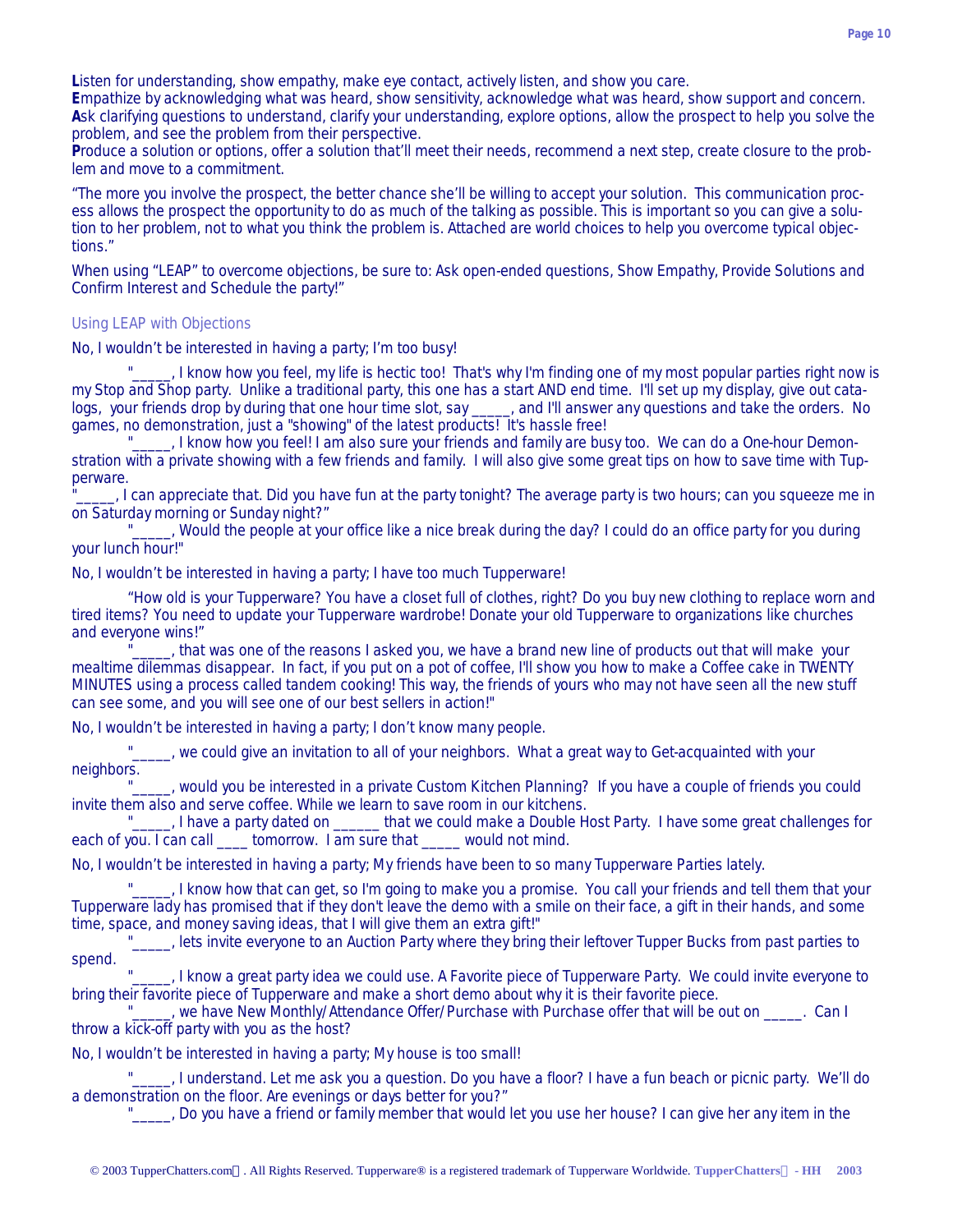catalog for 1/2 price just for helping you out!"

, we really don't need a lot of space, but if you're not comfortable doing it at your house, why don't you ask one of your friends if they would like to team up with you to do a Double Hostess party? You'll get credit for one dating, you can bring a cake or some chips, and she'll provide the house. You both get to earn our great hostess specials, as well!" do you have a job? We could do an Office Party at lunch.

*No, I wouldn't be interested in having a party; My Husband won't let me.*

..., Do you mind if I ask why your husband objects?" We could always do a private showing for you and a few friends.

 $\Box$ , do you have a friend that would have a Double Host Party at their home?

*No, I wouldn't be interested in having a party; I'm really not interested right now.* 

This is the kind of person you really need to be honest with. Ask them if they would like you to keep in touch, and updated with catalogs.

If they say no, ask them if they know anyone else interested in earning \$50-70 or more of free Tupperware, just for getting a few friends together.

Sometimes, repeating back to them what they are missing out on re-sparks their interest! Tell them that when the party is held, they will receive a referral gift as well! And, don't laugh, but, I've also done this. "I know this may sound nuts, but have you ever thought of doing anything like this? We're looking for new consultants in the " area, and it's a great way to make extra money!"

This really works, sometimes the reason say no to a party is that they have no money, and mistakenly think that they need some to have a party. Also, there are still some uninformed people who think we get paid in Tupperware not money!!!!

## **Friend Finding**

Friend Finding is the oldest and most successful way of finding new leads right in your own neighborhood.

What to do when you go friend finding: Make sure you have enough monthly flyers as well as full line catalogs on hand. Take a bunch of key chains and business card magnets with you. Start on a managers or consultants given block where they live and start with their neighbors. Ring their bell and simply introduce yourselves.

"Hi I'm \_\_\_\_ I live next door and II don't think I've ever mentioned to you that I am a Consultant with Tupperware. If you need any servicing with your Tupperware products please feel free to call me (give them a business card). I am leaving you with a Tupperware flyer that shows all the specials for the month and wonderful gifts that a Hostess can earn by having a few people over for a demonstration."

Then give them a survey sheet to fill out and give them a key chain for filling it out. Its a great way to meet new leads and introduce your self to your neighbors.

## *In the Neighborhood*

If you don't do anything nothing is going to happen.

Take a new piece of TW with you and some gadgets...no briefcase...go dressed real nice.

Go to a neighborhood you would like to work - and knock on the door Say Hi My name is \_\_\_ and I'm a new Tupperware consultant in the area...I'm out today looking to meet some new people, let them know that I'm in the area and see if I can be of service to you. Have you been to a TW party lately?

## LET THEM TALK!

Try to date a party...tell them all it takes is a few friends and themselves and you will make it worth their while...if they say no, no I don't have parties, say that's O.K. could you tell me who the party person is in the neighborhood? Let them tell you! When they do say, if she dates a party would you come? Write her name down when she says yes. Now DO NOT go to the person she told you is the party person, go to a few more doors and go through the same process, now when you get to the party persons house and you knock you can say Hi I'm \_\_\_....etc. I heard you are the party person...laugh...build report...show her list of all the people that would come and DATE A PARTY! Let her know you are new and could really use her help and you will make it worth her while!

\_\_\_ you can do it, don't wait for your manager, just go tomorrow. Yes, you may feel funny at first but after a few and you see how nice the people are you will be fine. SOME WILL, SOME WON'T, SO WHAT, MOVE ON, WHO'S NEXT! There are people out there looking for TW they are just waiting for you to knock on their door!

\_\_\_, go out tomorrow, knock on those doors and be proud out loud! You never know what door Ed McMann is going to be behind!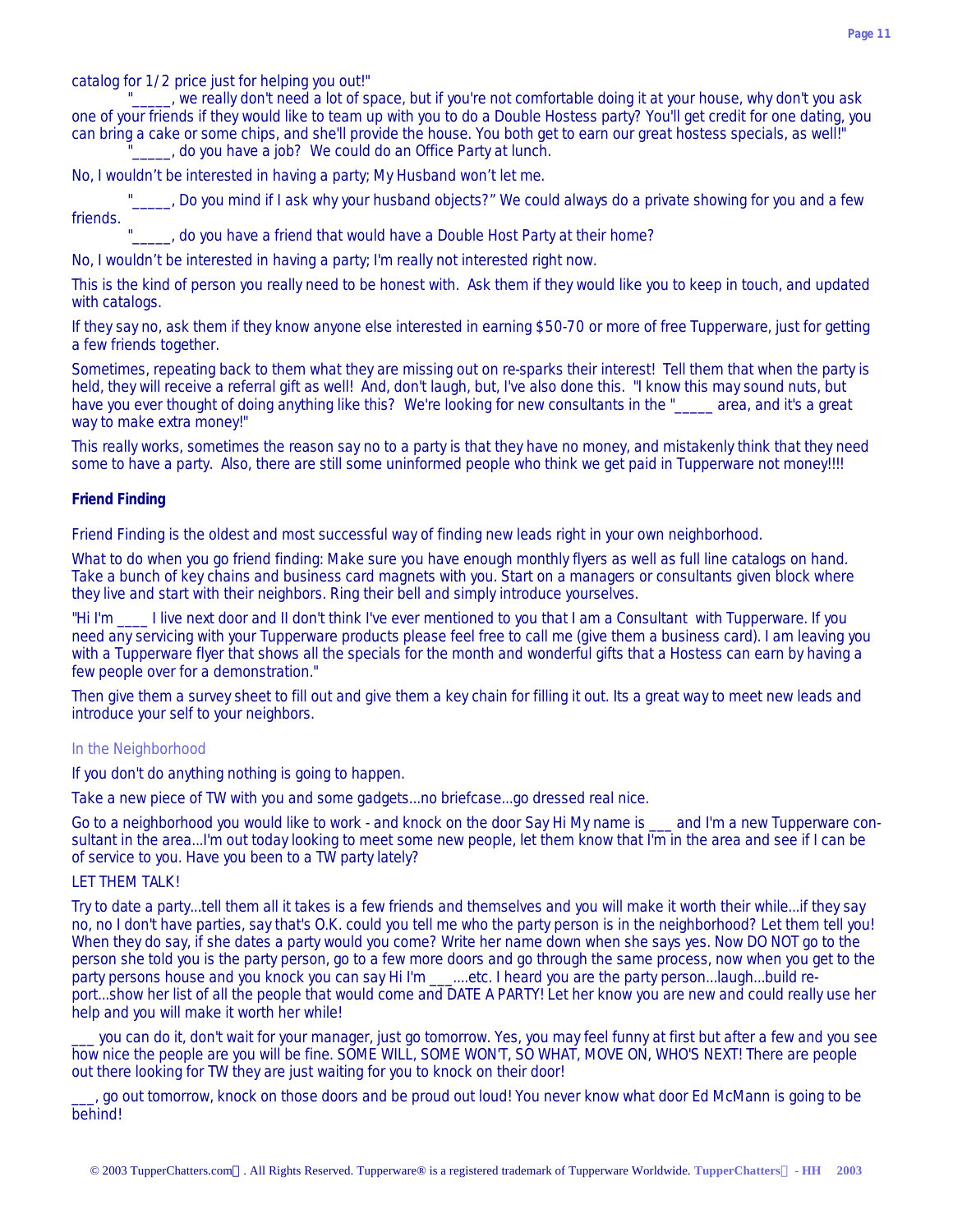#### *Where is a Lead?*

4-H Club Administration Offices Airport Alumni Associations and the Community of Antique Shop Apartment building foyers<br>At a party Action Action ATM Machines<br>Antique Shop Auto shop Auto Shop At a party **ATM Machines** ATM Machines Avon Lady Bakeries Bank Teller Beauty Shop **Best Friend** Best Friend Bowling Alley Boy Scouts **Bridal Shows** Bridal Shows **Bridal Shows** Bridal Shops Bridal Shops Bridal Shops Brides To Be **Bulletin Boards** Bulletin Boards **Bulletin Boards** Bus Driver Bus stop benches Candy Shop Car Dealer waiting rooms Card Shop Casino Casino Casino Casino Card Shop Caterers offices<br>
Chiropractor Chiropractor Chiropractor Chiropractor Context Context Context Context Context Context Context Context Context Context Context Context Context Chiropractor Church Coffee Shops Cold Calls College campus' Computer Shop Convenience Store Co-Workers Co-Workers Convenience Store Craft Fair<br>Crossing guard Crossing Co-Workers Craft Fair Crossing guard Crossing guard **Crossing guard** Crossing guard Crossing guard Crossing guard Center Center Center Daycare Center<br>Dentist's Office Crossing Department Sto Deli's Dentist's Office and Dentist's Office and Department Store Department Store Department Store Department Store Department Store Department Store Department Store Department Store Department Store Department Store Dep Drive Through Drug Store Drug Store Drug Store Drug Store Drug Store Dry Cleaners Elementary School Employee Lunchroom Expos Fabric Stores **Fast food clerks** Fast food clerks **Fitness Club** Flea Market **Flower Shop Football Game** Football Game Football Game Football Widow Fraternity Friend Finding Friends Fundraiser Customer Game Garden Shop Gas station Gas station Gas Station Gift shops Gift shops Gift shops Gift shops Gift shops Gift shops Gift shops Gift shops Gift shops Gift shops Gift shops Gift shops Gift shops Gift shops Gift shops Gift shop Girl Scouts<br>Grocery Store Clerks Grocery Store<br>Grocery Store Clerks Grocery Store Genters Guest with large order Grocery Gymboree centers Grocery store clerks Guest with large order Gymnastics **Hair Salons** Hair Salons **Hair Salons** High School Home Shows **Hospital waiting rooms** Husband's Secretary Ice Cream Shop **Insurance Agent** Insurance Agent Insurance Offices<br>
Internet Internet Internet Internet Jazzercise Jeweler Kid's resale shops Laundromat Communications and Kid's resale shops Laundromat Lawyer's office **Lawyer's office** and the Libraries **Lawyer's office** Mall Mail Carrier Manicurist Manicurist Manicurist Manicurist Manicurist Mary Kay Lady<br>
Mechanics waiting room Minister's Wife Model Homes Mechanics waiting room Minister's Wife Mother-In-Law **Mother-In-Law Mother-In-Law Museums** Museums Museums Museums Museums Music Teacher National Salons National Salons Neighbors Neighbors Neighbors Neighbors Neighbors Neighbors Neighbors New home/Model centers New Homeowners New Homeowners New Moms New Neighbor New Parents New Parents Non-Profit Organization Old Neighbor Optometrist Parents Park benches **Party Lite Lady** Party Lite Lady Party Past Consultant Past Host Pharmacies **Pet Stores Pharmacies** Pharmacies Pharmacies Pharmacies Pharmacies Photographer **Protographer Protographer Pizza Parlor** Post Office Post Office Preschool Print Shop Preschool Print Shop Print Shop Print Shop Print Shop Print Shop Print Shop Print Shop Pri Public Restrooms Real Estate offices Relatives Restaurants **Retirement homes** School School Band School Bus Driver School Bus Driver School Teacher's Lounge Senior activity centers The Shoe Repair Shop Shoe Shoe stores Shoe stores Showcase Showcase Sister-In-Law Sister-In-Law Skating Rink Soccer Mom's Social Meetings Social Meetings Social Meetings Social Meetings Social Meetings Social Meetings Social Meetings Social Meetings Social Meetings Social Meetings Social Meetings Social Meetings Social Meetings S Spouse's Co-Workers **Subsetter Spouse's Secretary Stamping Club** Stamping Club Student Unions **Swim Meet** Tailgate Party<br>
Tanning Salon Tailgate Party<br>
Tanning Salon Tailgate Party Tanning Salon Target Tanning Salon Target Target Target Target Target Target Target Target Tax Preparer Teacher's lounges Teacher's lounges<br>
Trade Shows Travel Agent Travel Agent Travel Agent Temporary Staff Centers Trade Shows<br>
Travel Agent Tux Shops<br>
Travel Agency
Tux Shops
Travel Agency
Tux Shops
Travel Agency
Tux Shops
Travel Agency
Tux Shops
Travel Agency
Tux Shops
Travel Agency
Tux Shops
Travel Agency
Tux Video Store Vitamin stores Waitresses Wal-Mart Wallpaper Shop Weight Loss Clinic Welcome Wagon Work Wrestling Meet YMCA

Donut Shops Donut Shops Dressing rooms Unemployment Agency

Modular Customer **Mom's Club** Mom's Club Mortgage/Financial offices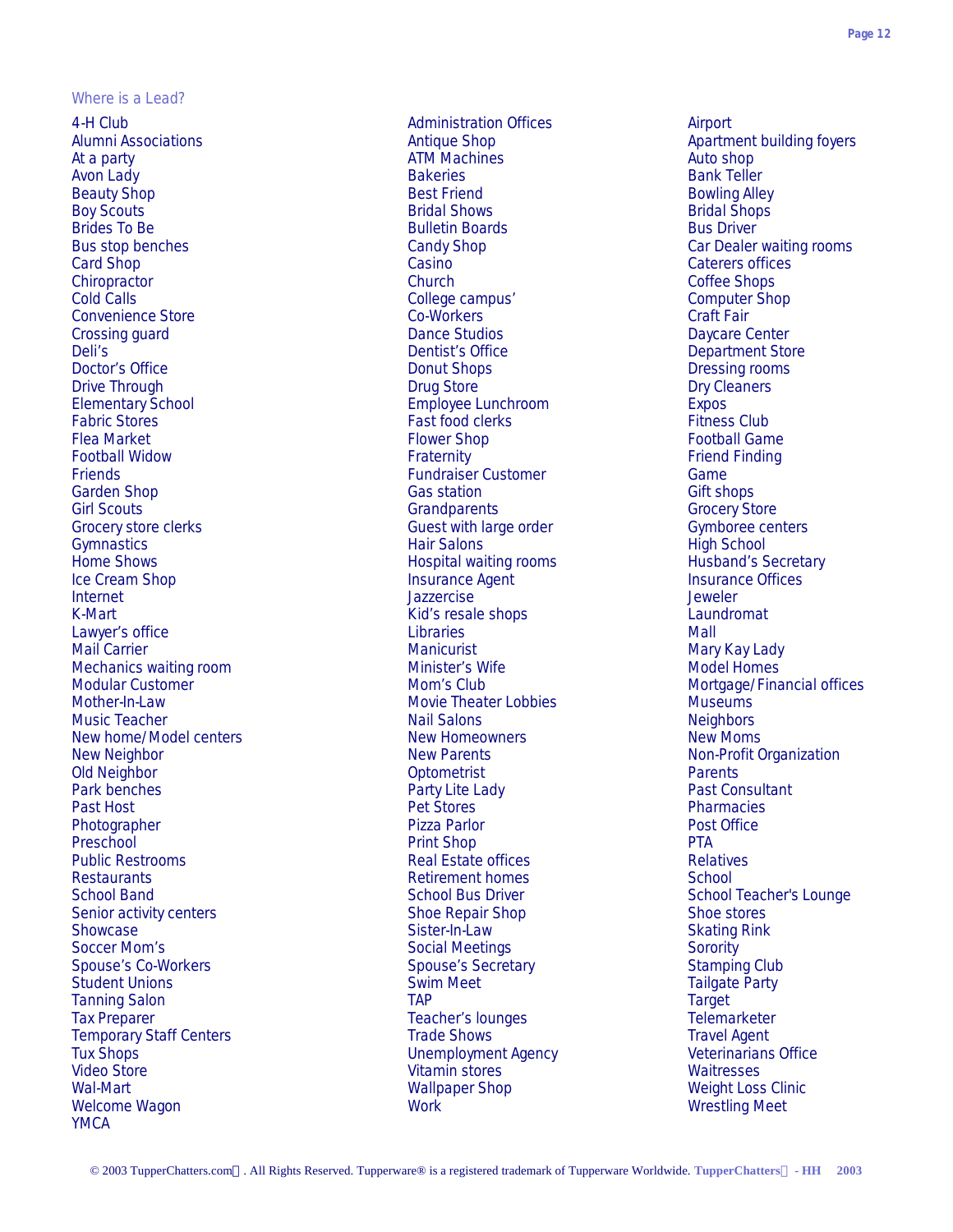#### *Ways to get Bookings*

What you can do Everyday:

Always keep flyers with you to hand out. ASK, ASK, ASK. Be friendly and enthusiastic. Be prepared to answer questions about your work. Call at least two potential hostesses every night. Carry a notepad to jot down names and information. Carry keys on a Tupperware key chain. Carry loose change in a small Tupperware container. Develop and practice your own responses to the most common dating objections Don't be shy talking about your products or your business. Dream and imagine the possibilities. Get in the habit of asking everyone for referrals. Hand out your business card with all transactions each day. Always ask for a business card in return. Hang a sign on your car window about your business. Have you and your family members wear a T-shirt or sweatshirt with your logo. Look and act like a successful Tupperware Consultant! Magnetize your business card. Make a goal to give out a certain number of cards per day. Practice explaining the benefits of hosting a Tupperware party. Read sales, self improvement, and positive thinking books. Set goals and review them constantly. Post them where you can see them. Shake your head YES whenever you say or hear NO. Smile when talking on the phone. It'll show through. Spend time every day working on some aspect of your business. Talk about upcoming specials with everyone. Talk with at least five people each day about hosting and the Tupperware opportunity. Use and promote your products constantly. Use bumper stickers. Use postcards and/or newsletters to continue to spark interest. Use Tupperware products for snacks at ball games, potlucks, pool side refreshments, etc. Wear a Tupperware name badge or button wherever you go. Hostesses: Ask every Host if you may keep in touch and update her on new events and products. Ask the Host ahead of time which guests might want to date a party. Ask past hostesses in attendance at shows to talk about their free products. At the beginning of your show, mention the hostess goal. Call potential hostesses who postponed or never booked. Create the Guest List with the Host to ensure lots of guests are being invited. Encourage hostesses to rebook shows as soon as new brochures or campaigns start. She'll be the first to see and try our new products at her next show. Encourage your hostess to book again 6-9 months from the date of her show. Encourage your hostesses to refer potential hostesses to you. Follow up on every cancelled party or hostess who never scheduled. Have the hostess tell why she decided to host a show. Hold a monthly tea or brunch for all the hostesses you've had that month. Mention how much your "average" hostess gets in products. Offer a bonus for hostesses who book on days and/or months you need an extra show. Offer the hostess an additional gift when she re-books herself within 3 months. You may want to offer her an extra incentive for holding 3 shows within a year. Offer the hostess, at the time of the party delivery, a special gift from you when she picks up a booking or two as she delivers her guests items. Reward the Host for having one to two datings before the party begins. Spotlight the Host at the beginning of the party. Tell your hostess how much she saved by having her show. Thank the Host throughout the party. Treat her like royalty with extra game gifts. Treat hostesses to a special "Hostess Appreciation Party".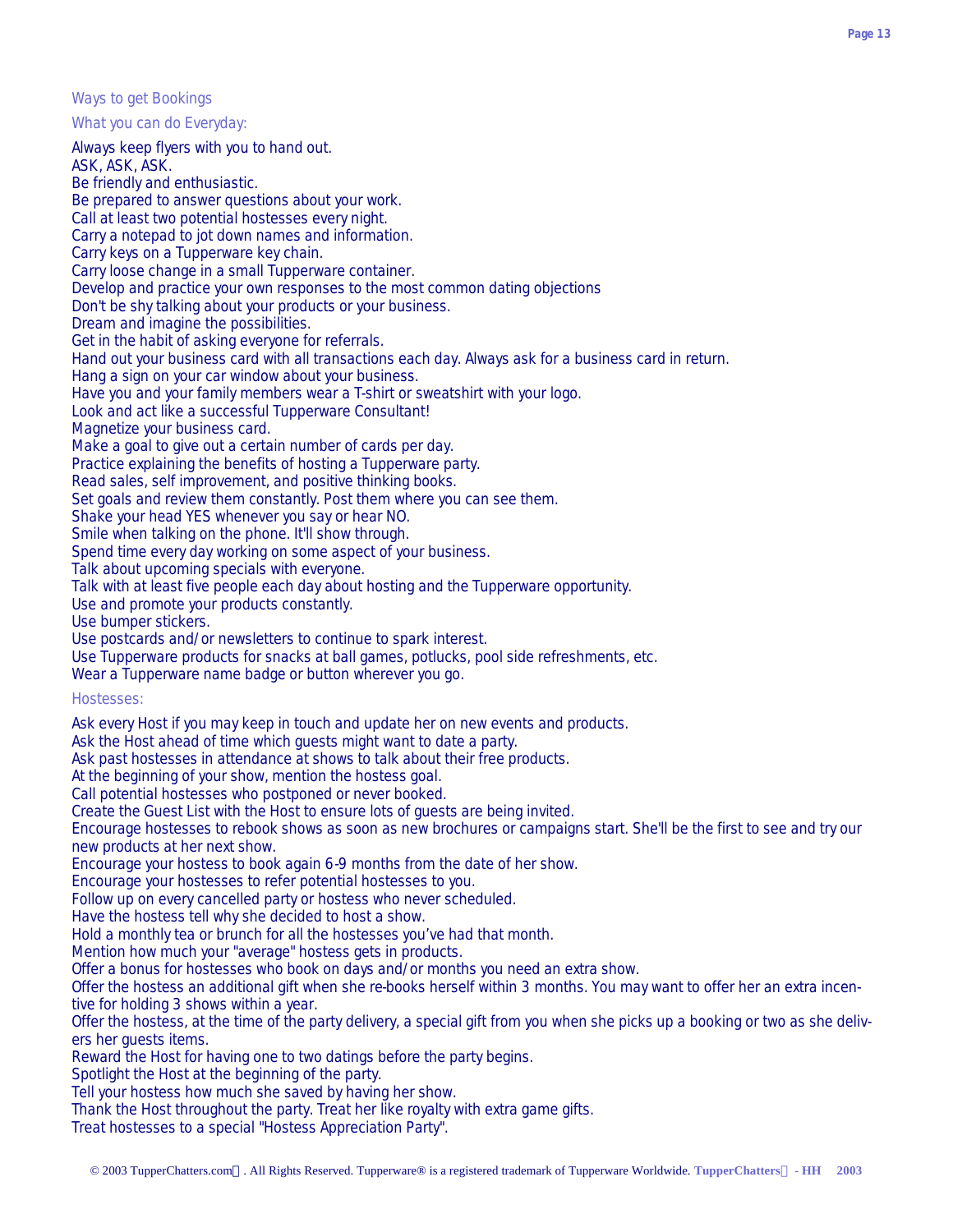## At the Party:

Describe and highlight the hostess plan during shows.

Display a Thank You Gift and at least one Host Gift Special at the party.

Do a "private showing" of the Host Gifts to the guests who arrive early.

Encourage guests to refer potential hostesses to you.

Give a great demonstration of Host Gifts creating a desire for them that they are special and unique.

Give each guest a dating survey at the party.

Greet each guest warmly when they enter the room and begin building a relationship.

Handout hostess flyers at the party.

Have fun at your parties! Above all, this is a social experience!

Hold up higher priced products and encourage bookings.

Include two to three dating messages in each party.

Invite every guest to host a party, It sounds obvious, but are you doing it?

Involve the guests in your party from the very beginning.

Let guests keep a catalog or sales brochure to keep on hand or pass around work.

Offer a small gift to those who bring a friend to the party - the more dating prospects the better!

Show how Tupperware products can give solutions. For example, saves time, space and waste!

Thank each guest for attending and ordering.

When you close the show, be sure to mention how much your hostess earned by having her show to each and every guest.

## After The Party:

As products go on sale, contact customers who have ordered or shown interest in them previously.

Call anyone who has said "maybe" or "sometime".

Call every customer who places an order but doesn't attend the party.

Encourage frequent customers to regularly plan shows.

Encourage regular customers to book shows every 3 or 6 months. Book ahead. You can always call to remind her the month before.

Follow up phone calls to particularly interested guests. They may decide later to have a show.

Follow through on every booking lead.

Give extra service and time to good customers, they will remember you as their consultant.

Keep a list of special requests and let those guests know when that product is on sale.

Review orders from past shows. Call guests who have bought frequently or a certain type of item, etc.

Send thank you notes to host, for datings and to guests after the party is held.

Share the upcoming week or month's specials to encourage bookings.

Start an e-mail address book of customers who want to know what the monthly specials are, don't forget to mention the Hostess specials. If there isn't a special, create one.

## Advertise Your Business:

Advertise in football or musical programs Advertise in your alumni newsletter Advertise in your church bulletin. Advertise in local programs for festivals, school plays, church bazaars, etc. Advertise in your local newspaper. Advertise on your answering machine College newspapers and bulletin boards. Look on the internet for new bulletin boards to post your product. Put an ad in a Home Owner Association paper.

## Throw a Party for Datings:

Hold a Christmas Shopping Show for men (or for Mother's Day). Hold an opportunity night. Host a Grand Opening or Re-Fire Party Host a Mystery hostess party. Host a show before or during a PTA meeting Host an office party or lunchtime show at the workplace of one of your friends or relatives. Host an open house. Host your own fund raiser show for your favorite charity.

## Other Avenues:

Approach bake sales with a fundraiser.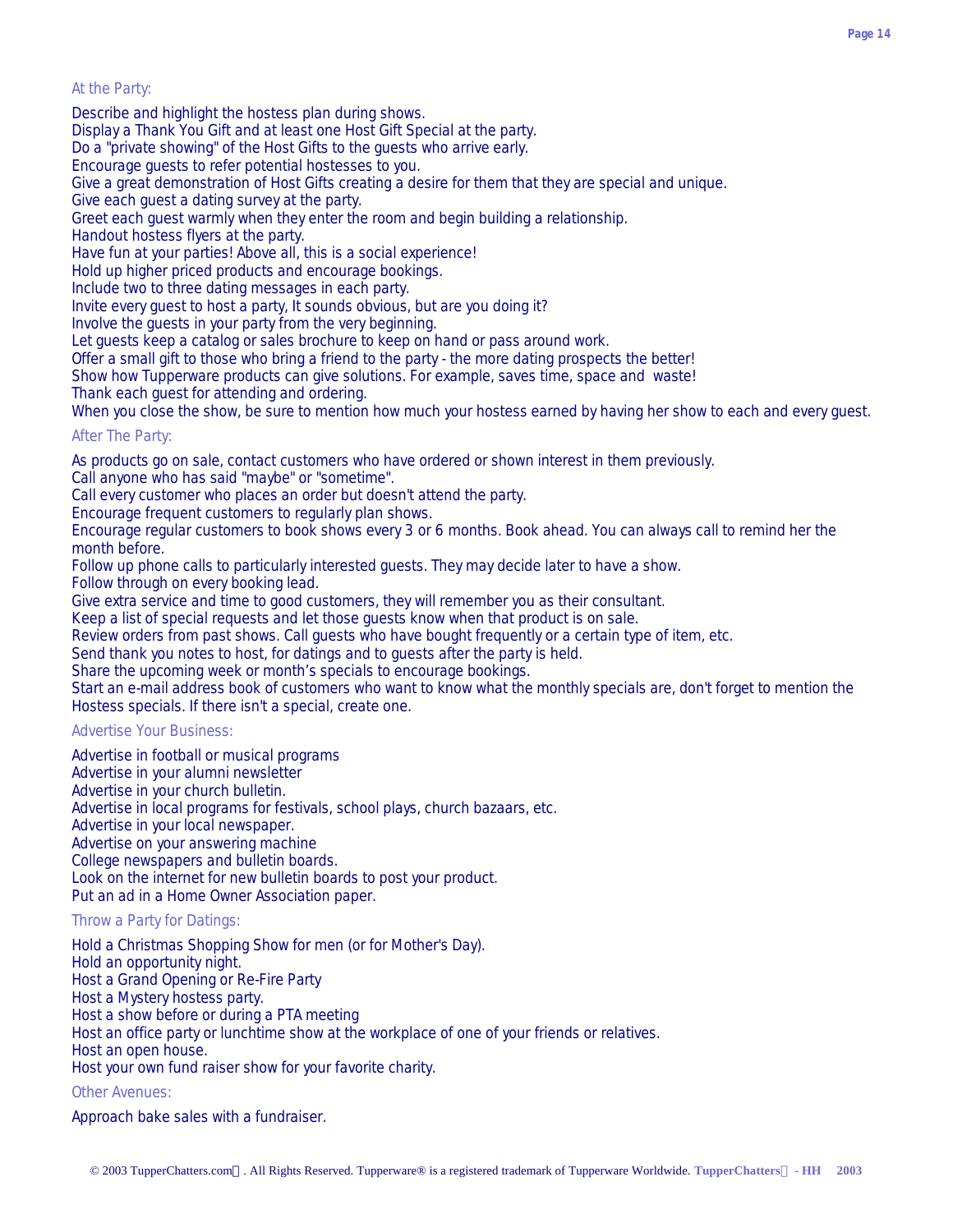Ask each of your friends-it's amazing what they will do for you if you tell them you need their help.

Attend and/or host other home shows (offer to party swap with the consultant). This is also a great place to get new ideas for your own business.

Call every person in your phonebook. If they don't book a party, they may know someone who will.

Call your realtor with suggestions for "new home packages" or pass your card to new neighbors.

Cold calling from the local phone book.

Contact church groups for fundraisers.

Contact Ladies Auxiliary groups of fire departments and/or veteran's groups.

Contact local Women's Club to see if they'd be interested in a free presentation.

Contact the local senior citizen groups. They often have functions.

Cross-promotions with other businesses. Florists, bridal shops, interior decorators, etc.

Donate products for a raffle to organizations holding functions.

Encourage relatives to book a show.

Fast food restaurants--where the mom's are! Take your kids and your catalogs and strike up conversations over lunch. Former business associates. Have a get-together party!

Fundraiser Car Washes--stop in and tell them of your fundraiser.

Give products as gifts.

Go door to door--introduce yourself and your business.

Go to garage sales. Give them flyers to pass out for you. Offer a gift incentive.

Have a booth at a school fair.

Have your beautician keep your card on display at her station.

Include a flyer when you make your bill payments.

Join a club or network group.

Leave a lead box in businesses you go to a lot.

Offer a bridal registry and promote Bridal Party shows with other bridal services such as centerpieces, makeup, etc.

Offer a Christmas registry to every customer throughout the year. Contact their spouse our significant other in November, with their wish list.

Offer catalog or online parties to hostesses not willing to have a show at their home.

Offer to do a cooking class for a local grocery store.

Pass out cards to the mom's while passing out Halloween candy to the kids.

Put your card in fish bowls for Free lunch drawings or create your own.

Random mailings. Open a phone book and randomly choose.

Send a catalog to a co-worker that has moved.

Send a catalog or call another direct sales consultant for whom you've attended a party. If necessary, exchange parties and/or catalogs.

Set up a table at a career fair.

Share upcoming specials during phone calls.

Suggest a party near the holidays, even to hostesses who had parties in September or October. They may love to have the opportunity to shop from home for gifts.

Suggest hosting an online show to do Christmas shopping without leaving home.

Talk to your children's school about having a fundraiser.

Use your card as a bookmark in the library books. Leave them in the books when you return them.

Use your products and samples at home, office, camping, parties, etc..

Visit all the assisted living residences in your area and speak with their activity director.

Visit businesses to offer corporate gift shopping services.

Visit daycare centers; ask them to offer your card to parents dropping off their kids.

Watch the local paper for charitable groups who are having functions, see if you can set up a display or make a donation. While walking or jogging, stop and talk to the neighbors or stop by the local playground to chat with the mom's.

Write down names of people who "owe you a favor" then follow up. Call the most familiar people first.

## **Other Dating Tips**

1. Get in the habit of coding your Order Forms and Call Back Lists.

| $F =$ follow-up |
|-----------------|
| PO=party order  |
|                 |

OO=outside order

When you make calls this will help you identify who is who and where to start.

2. Fishbowls/Lead Boxes are still an excellent means of obtaining potential customers.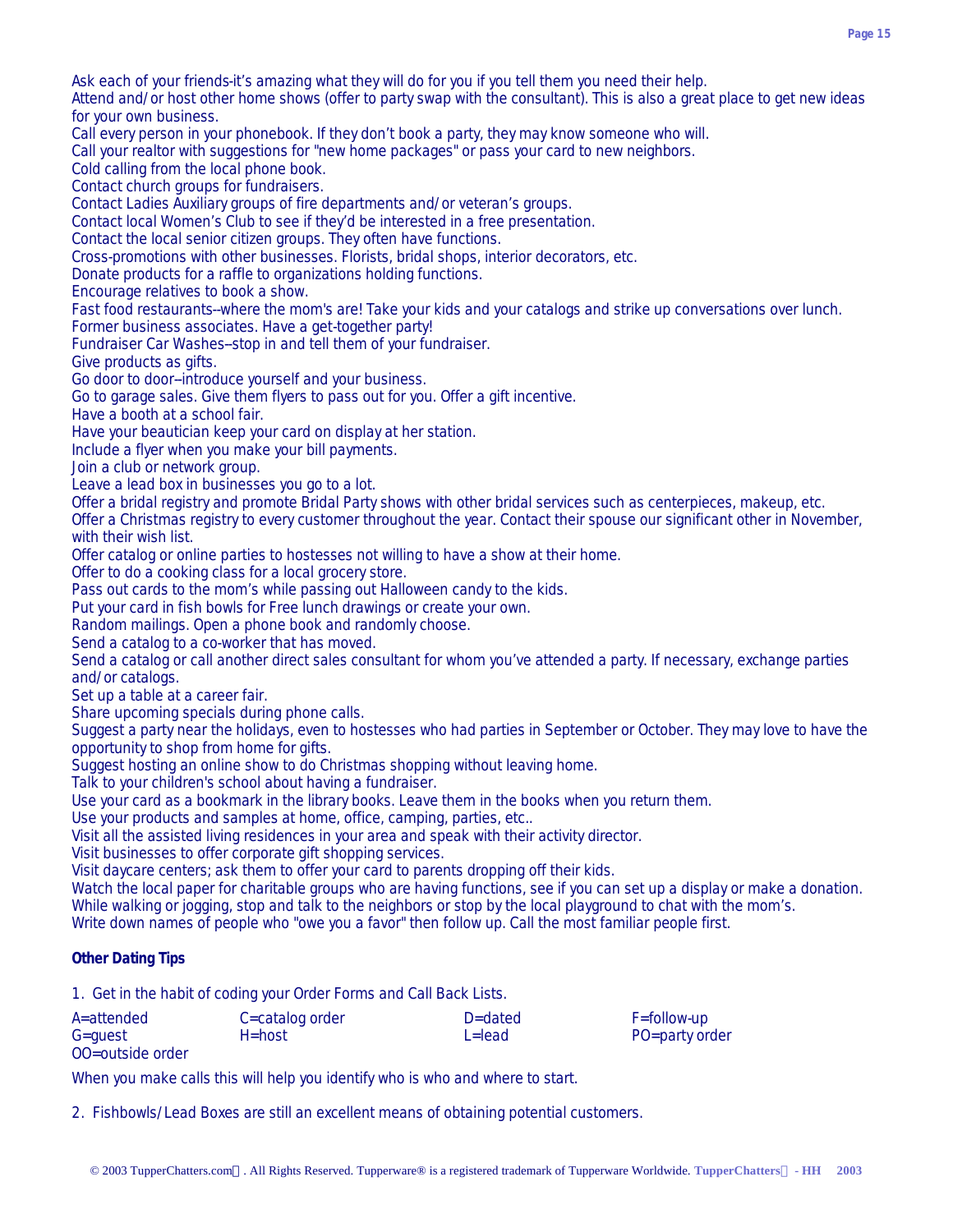You can find some very nice, inexpensive glassware at dollar stores, and craft shops. Be sure the bowl is wide enough at the top for a business card or the questionnaire slip you provided to drop in easily.

Or create a slotted box, as that prevents other consultants or pranksters from retrieving your valuable contact information. Simply find a sturdy box and using an exacto knife or razor blade, cut a slit in the top or lid. Don't make the slit large enough for a hand to fit through, but don't make it small enough so that it is difficult to slip a business card or folded piece of paper through. Tape the lid to the box before wrapping. This will prevent someone from lifting the lid and "stealing" your customers. Wrap the box as neatly and professional looking as possible.

Create a professional looking, laminated brochure-paste to heavy cardboard and create an easel-back stand, so that it will stand nicely next to your fishbowl or box.

On this brochure display, be sure to follow your company rules (some companies forbid using their name, logo, or other company artwork). Offer a free drawing for a special gift. If possible, incorporate a picture of the gift up for raffle.

You can also create a brief questionnaire on the computer (index card sized at the largest), requesting name, address, telephone, email address, and birth date (don't forget your birthday club). You can also ask a few brief questions. But don't go overboard. If the slip is too complicated, many people will pass.

Example: Name: Address: City/State/Zip: Email Address: Telephone Number: Birthday:

I will be in touch soon! Good Luck!

If possible, leave a small stack of business cards next to the display and the box.

Be sure to check the Fishbowl/Lead Box weekly, and stick to whatever drawing schedule you noted on your brochure. Also, follow through with everyone who left information. Send catalogs; request they book a party, put them on your mailing list.

Basically you can place a Fishbowl/Lead Box anywhere that people may have to wait. It's also best to start with businesses or offices where you are familiar. Someone who recognizes you as a customer or patron will be far more likely to give you permission---and you MUST get permission from the business or office owner. Otherwise, they will simply discard your box, and you will have wasted valuable effort and expense.

If a business or office is hesitant, make a deal. Offer them a free gift or even treat them as a hostess, whereby they get hostess product from all sales generated from box.

Following up with calls or letters to everyone who dropped their card or information, may be difficult for some people. Following is a possible script for what can and should be said when making that follow-up call. Calling is the best means to contact these potential customers; however if they have left no telephone number or you are completely uncomfortable talking to strangers, there is a basic letter that can be used for mailings following the phone script.

IF YOU REACH THEIR ANSWERING MACHINE:

"Hi! This is \_\_\_\_\_, with \_\_\_\_, and I am calling for \_\_\_\_\_ about their entry in the free \_\_\_\_\_ drawing located at \_\_\_\_ box location\_\_\_\_\_\_\_. Please call me at \_\_\_\_\_\_ as I am anxious to speak with them about this. Thank you!"

(Note: If you do not receive a return call, do not give up. Try two to three more times, and if still no response, contact them via mail)

IF YOU REACH THEM:

"Hi \_\_\_\_\_ , this is \_\_\_\_\_ with \_\_\_\_\_ and I am calling about your entry in the drawing at \_\_\_\_\_ . Do you have time to speak with me? It will only take a few minutes.

Unfortunately, you were not the winner of the drawing. (Mention who DID win!), but I received such an overwhelming response, that I am contacting everyone who participated.

Have you ever (used, purchased) \_\_\_\_\_ your company/product before? I would love to show you all of our new products and share with you how you can still receive (the prize) or something similar for free. I could be available at your convenience. Can we set up an appointment now?

Is there any reason you wouldn't care to share your appointment with some of your friends and earn free products? (Proceed to schedule appointment)

Great! I have \_\_\_\_\_ reserved for you and your friends and I'll be there rain or shine! I'll call you on \_\_\_\_\_ to get the names and numbers for your guests. It's usually best if I give them a quick call to confirm. What time shall I call?" (Do a little more hostess coaching here, and perhaps offer an incentive for holding the class on the day and time scheduled.)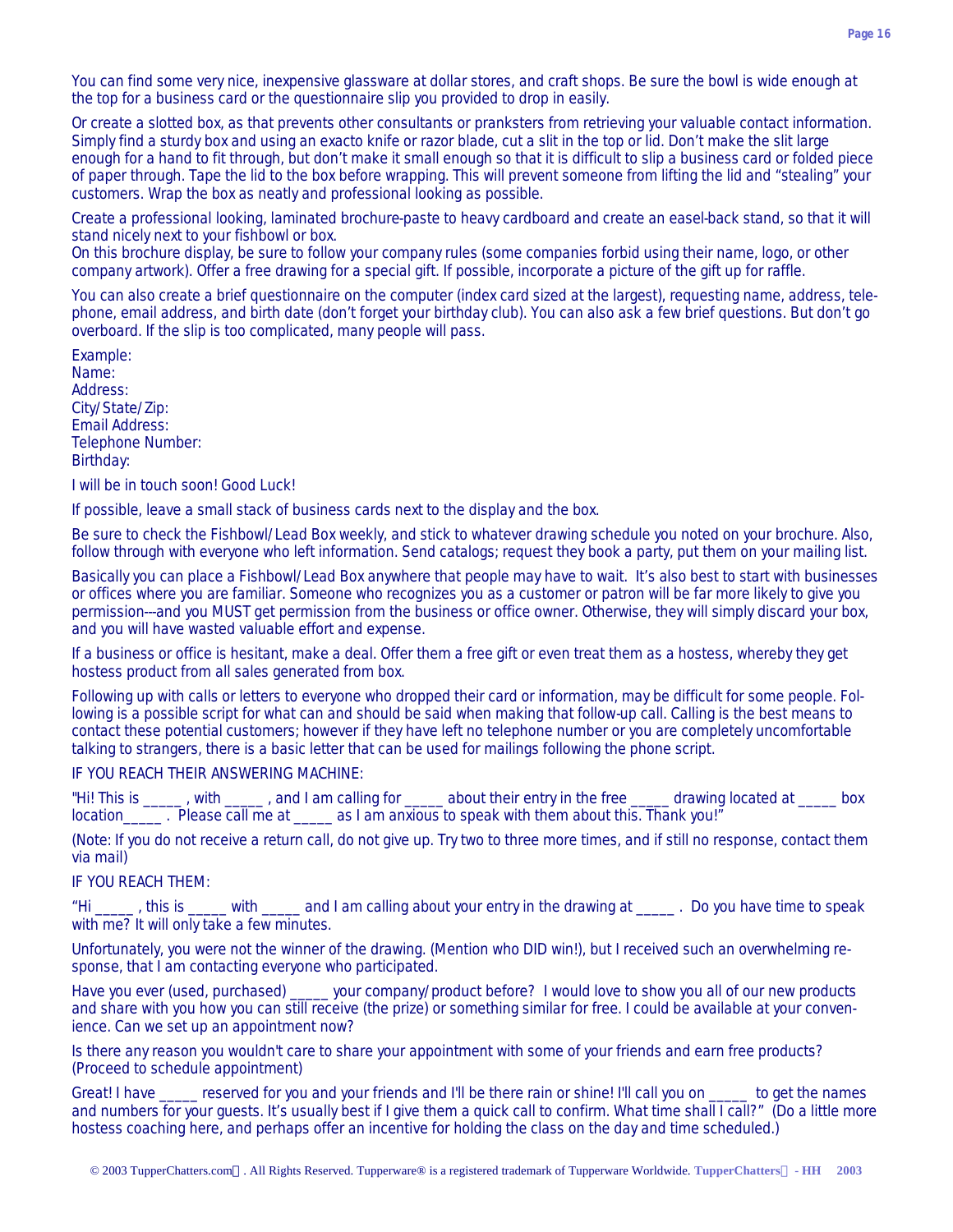## IF THEY ARE NOT INTERESTED AT THIS TIME:

"Certainly, I understand. Should I call back later in the month (or at a better time)? (If they say no) Would it be ok if I mailed you some information? We have some great specials coming up you might be interested in (Or I have an informative newsletter going out soon). (At this time, if they are not interested, ask them to take your information and refer you to their friends who might be….) (Regardless of their responses, be sure to thank them for taking the time to speak with you!!!)

## **Dating Survey**

|           | Date                                                                                                                                                                                               |
|-----------|----------------------------------------------------------------------------------------------------------------------------------------------------------------------------------------------------|
|           | Address and the contract of the contract of the contract of the contract of the contract of the contract of the                                                                                    |
|           |                                                                                                                                                                                                    |
|           | 1. I am most impressed by the following product sets or product lines:                                                                                                                             |
|           |                                                                                                                                                                                                    |
|           | 2. I would be most interested in seeing the following types of demonstrations:<br>Plan-Ahead Meals, Microwave Cooking, Modular Magic, Ice Cream Party, Mommy &<br>Me, Office Party, or Stop-N-Shop |
| N.        | Maybe                                                                                                                                                                                              |
|           | 3. I'd like more information about receiving free gifts by hosting a party.                                                                                                                        |
| Y N Maybe |                                                                                                                                                                                                    |
|           | 4. I'd like more information about the Tupperware earning opportunity.                                                                                                                             |
| Y.        | N Maybe                                                                                                                                                                                            |
|           | 5. I'd like to receive a free gift for each person I refer who decides to host a party or<br>sell Tupperware <sup>®</sup> products. (Please list any referrals on the back.)                       |
| Y.<br>N   | Maybe                                                                                                                                                                                              |
|           | Thank you very much for your Time!                                                                                                                                                                 |
|           | 19191919191919191                                                                                                                                                                                  |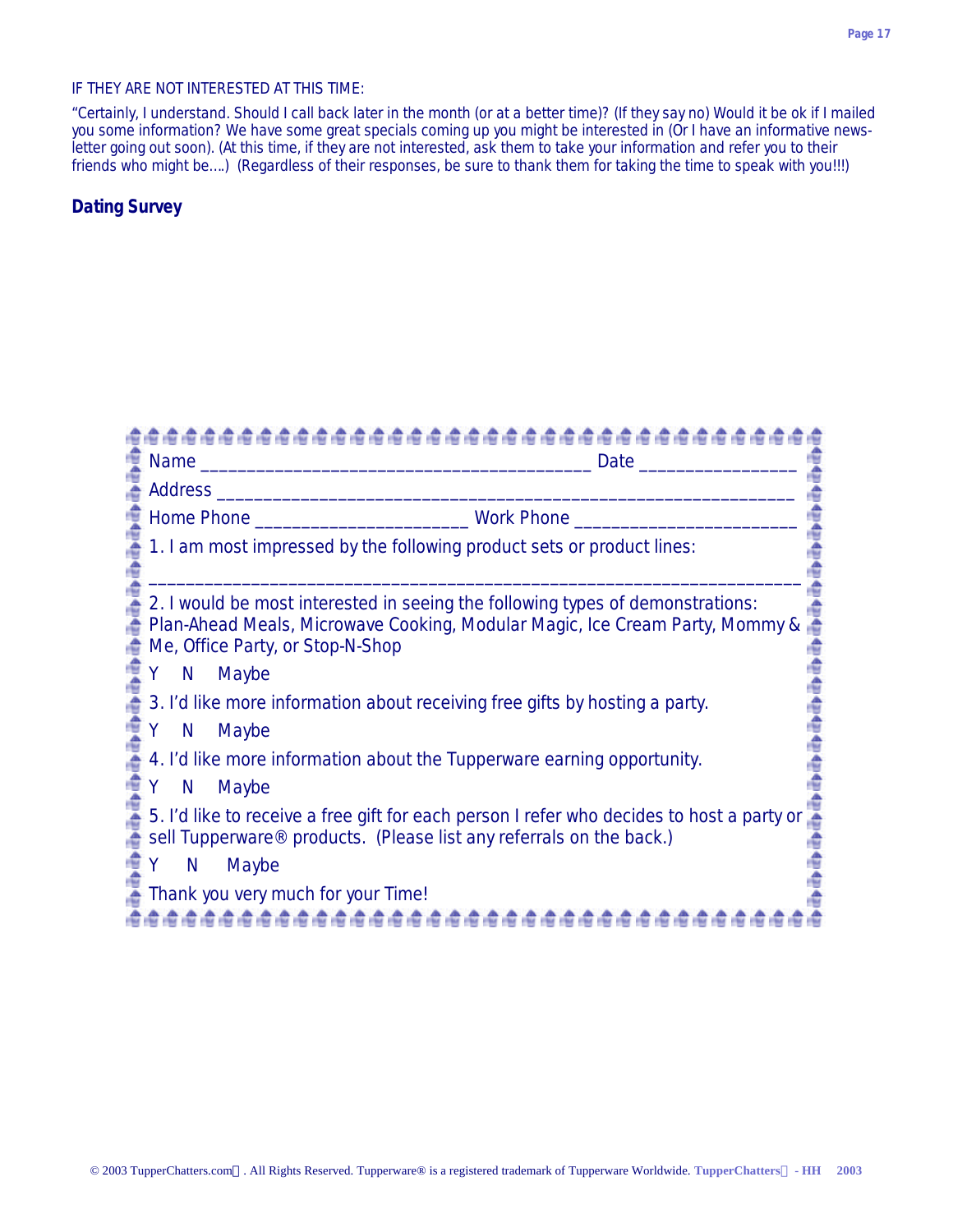## **Party Survey**

| I have been a Host __________times.                                                                                                |                                                                                              |                    |           |
|------------------------------------------------------------------------------------------------------------------------------------|----------------------------------------------------------------------------------------------|--------------------|-----------|
| I like to go to Tupperware parties to:<br>Buy Tupperware Learn Ideas Have fun and win prizes                                       |                                                                                              |                    |           |
| I would like to have my own Tupperware party to earn FREE Tupperware.<br>Yes<br>Maybe<br><b>No</b>                                 |                                                                                              |                    |           |
| What type of Party would you be interested in or would like to receive more infor-<br>mation about?<br>• Microwave<br>• Fundraiser | • Auction/Bingo                   • Registry<br>• Kitchen Organization • Taste of Tupperware |                    |           |
|                                                                                                                                    |                                                                                              |                    |           |
| Have you thought about being a Consultant? Yes                                                                                     |                                                                                              | Maybe              | <b>No</b> |
| What would you buy with extra money? _______                                                                                       |                                                                                              |                    |           |
| Check the best thing you heard about being a Consultant?<br>• Money                                                                | • Free Training The Flexible Hours<br>• 25% Discount • Free Vehicle                          | • Product Sampling |           |
| I would like more information on the Tupperware opportunity:<br>Maybe<br>Yes<br>- No                                               |                                                                                              |                    |           |
| Best time to call? AM                                                                                                              | <b>PM</b>                                                                                    |                    |           |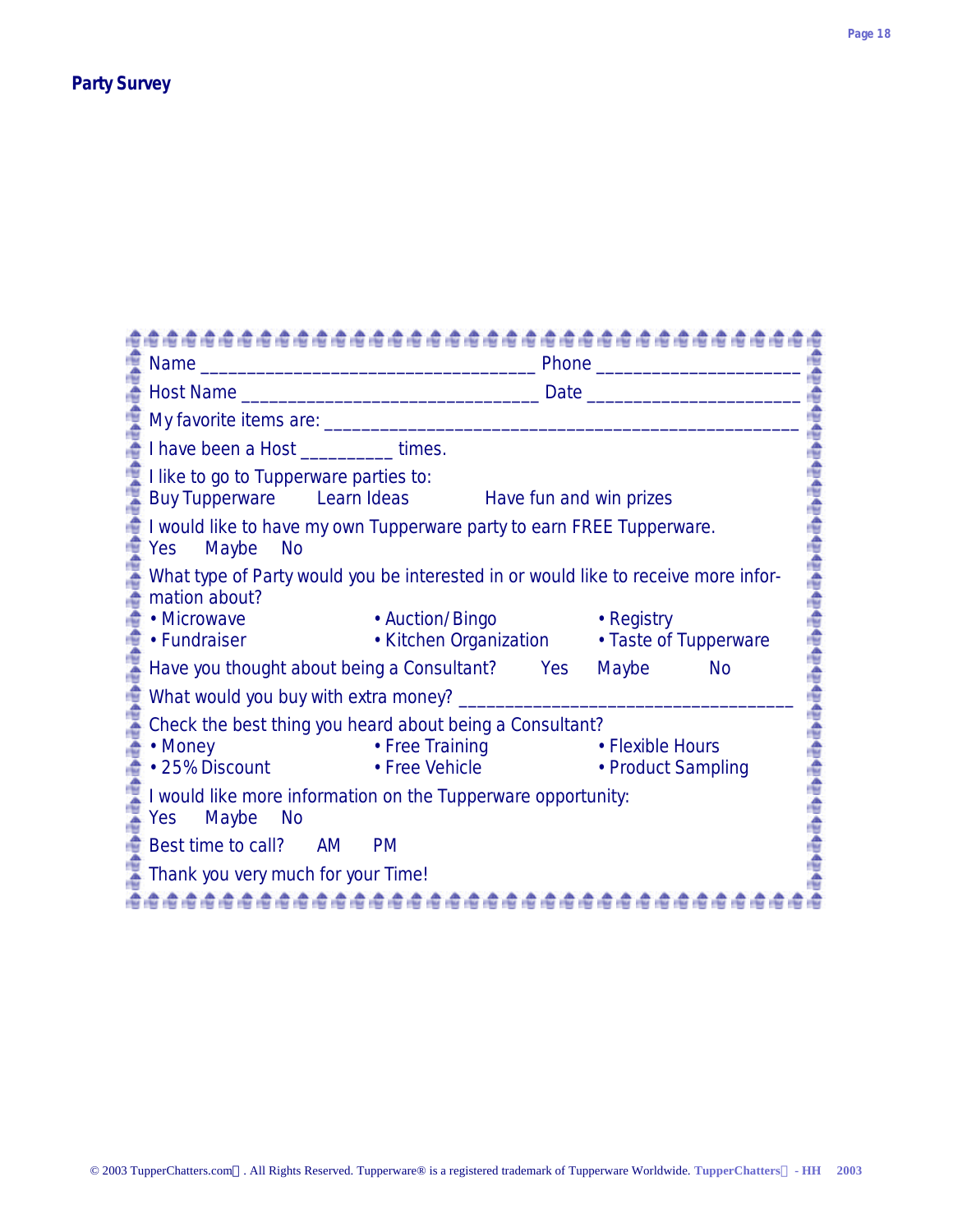| THANK YOU FOR ATTENDING OUR NEW PARTY EXPERIENCE!<br>Please take a moment to fill out this survey and return it to me at the end of the                                                                                                                               |  |
|-----------------------------------------------------------------------------------------------------------------------------------------------------------------------------------------------------------------------------------------------------------------------|--|
| party to be entered in a SPECIAL DRAWING. Your opinion is of great value to me!                                                                                                                                                                                       |  |
|                                                                                                                                                                                                                                                                       |  |
|                                                                                                                                                                                                                                                                       |  |
| 1. When was the last time you attended a Tupperware Party?                                                                                                                                                                                                            |  |
| 1 year 1975 years 1978 or more years 1988 bever                                                                                                                                                                                                                       |  |
|                                                                                                                                                                                                                                                                       |  |
| 3. Did the recipe appear easy to prepare? ___ Yes ___ No ___ Maybe                                                                                                                                                                                                    |  |
|                                                                                                                                                                                                                                                                       |  |
| 4. Would you use any of these recipes in your own home?                                                                                                                                                                                                               |  |
| No Maybe                                                                                                                                                                                                                                                              |  |
| 5. If No, please share why? If Yes, what did you like best about the recipes?                                                                                                                                                                                         |  |
| 6. Would you purchase the Seasoning Blends for use in your recipes?                                                                                                                                                                                                   |  |
| Ves __No __Maybe                                                                                                                                                                                                                                                      |  |
| If No, please share why?                                                                                                                                                                                                                                              |  |
|                                                                                                                                                                                                                                                                       |  |
| 7. Do you feel your friends would benefit from learning new quick & easy recipes?                                                                                                                                                                                     |  |
| No Maybe                                                                                                                                                                                                                                                              |  |
| 8. Which recipes are you most interested in?                                                                                                                                                                                                                          |  |
| ___ Appetizers ____ Main Dishes ___ Desserts                                                                                                                                                                                                                          |  |
| 9. Would you consider having a Taste of Tupperware Demo in your home?                                                                                                                                                                                                 |  |
| Ves No Maybe                                                                                                                                                                                                                                                          |  |
| 10. Would you be interested in attending another Taste of Tupperware Demo?                                                                                                                                                                                            |  |
|                                                                                                                                                                                                                                                                       |  |
| 11. Would you be interested in receiving information on how you could earn extra<br>money, using this Taste of Tupperware concept?                                                                                                                                    |  |
| 10. Would you be interested in atter<br>Yes _____No ________Maybe<br>11. Would you be interested in recei<br>money, using this Taste of Tupperware<br>Yes ______No _________Maybe<br>Thank you very much for your Time!<br>ते।<br>तेव्हर्क तेव्हर्क तेव्हर्क तेव्हर्क |  |
|                                                                                                                                                                                                                                                                       |  |
|                                                                                                                                                                                                                                                                       |  |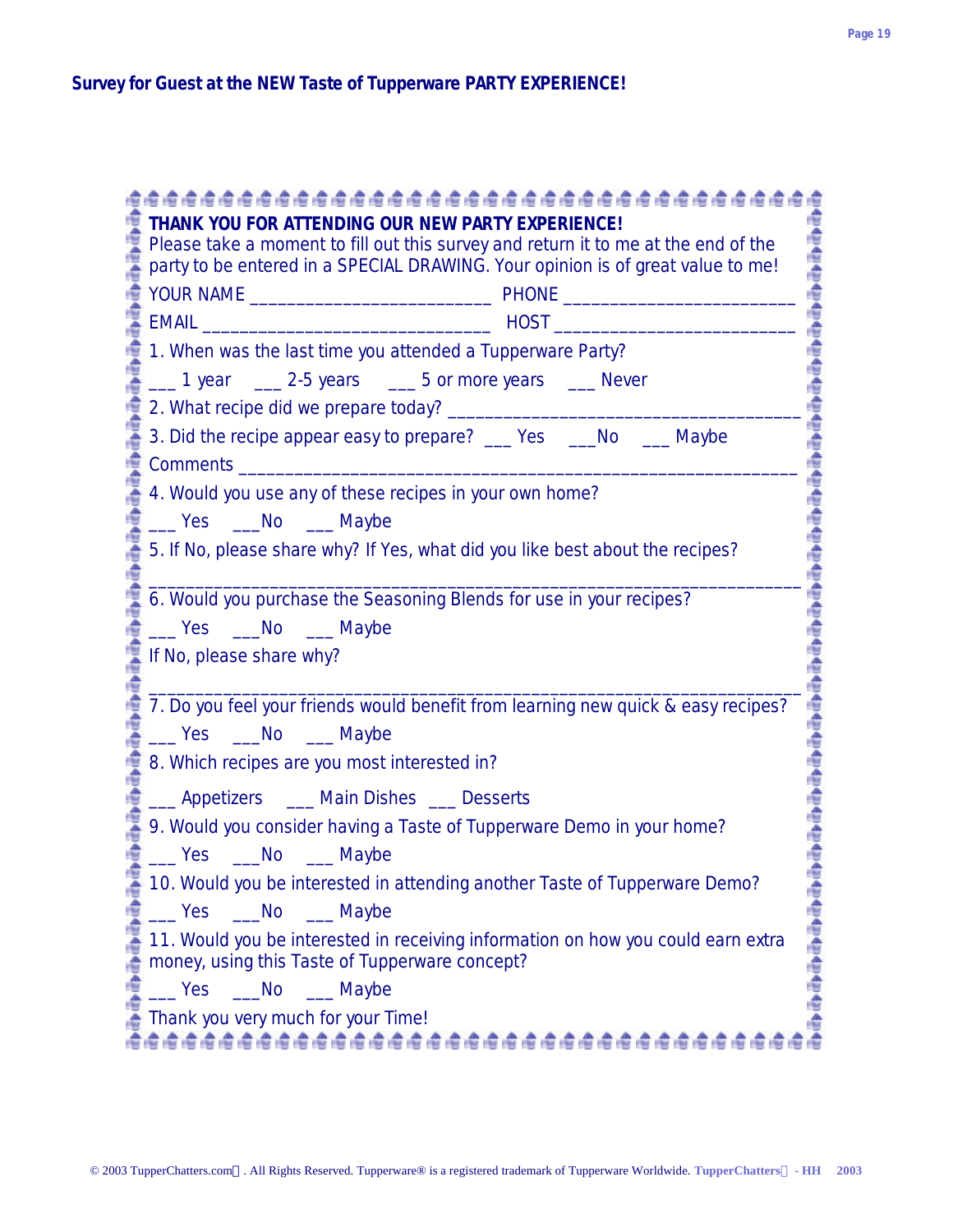# **Survey for Retail Customers about the NEW Taste of Tupperware PARTY EXPERIENCE!**

| NEW PARTY EXPERIENCE RETAIL CUSTOMER SURVEY                                                                                                                                                                                                                                                                                                                                                                                                     |
|-------------------------------------------------------------------------------------------------------------------------------------------------------------------------------------------------------------------------------------------------------------------------------------------------------------------------------------------------------------------------------------------------------------------------------------------------|
|                                                                                                                                                                                                                                                                                                                                                                                                                                                 |
| EMAIL<br><b>DATE</b>                                                                                                                                                                                                                                                                                                                                                                                                                            |
| Tupperware is experimenting with a NEW "Party Experience" event. This new party<br>is designed to enlighten and enhance the senses! This event features all of the ba-<br>sic information of a Tupperware party, which include the social and educational<br>aspects that our consumers have come to expect from the direct sales market.<br>These events are designed to last only 60 minutes and may be scheduled at any<br>location desired. |
| 1. Would you be willing to try the New "Party Experience" and receive Free Tupper-<br>ware for assisting us with our event survey?                                                                                                                                                                                                                                                                                                              |
| ___ Yes ____No ____ Maybe                                                                                                                                                                                                                                                                                                                                                                                                                       |
| 2. If you were to schedule one of these events, would you be more likely to choose                                                                                                                                                                                                                                                                                                                                                              |
| __ Weekday __ Weekend                                                                                                                                                                                                                                                                                                                                                                                                                           |
| 3. Thinking of your friends, knowing you'd only be investing 60 minutes, would you<br>be more likely to offer this event in the                                                                                                                                                                                                                                                                                                                 |
| $\begin{array}{ccc} \text{AM} & \text{M} \end{array}$ PM                                                                                                                                                                                                                                                                                                                                                                                        |
| THANK YOU for your time! Your opinion is greatly appreciated!                                                                                                                                                                                                                                                                                                                                                                                   |
|                                                                                                                                                                                                                                                                                                                                                                                                                                                 |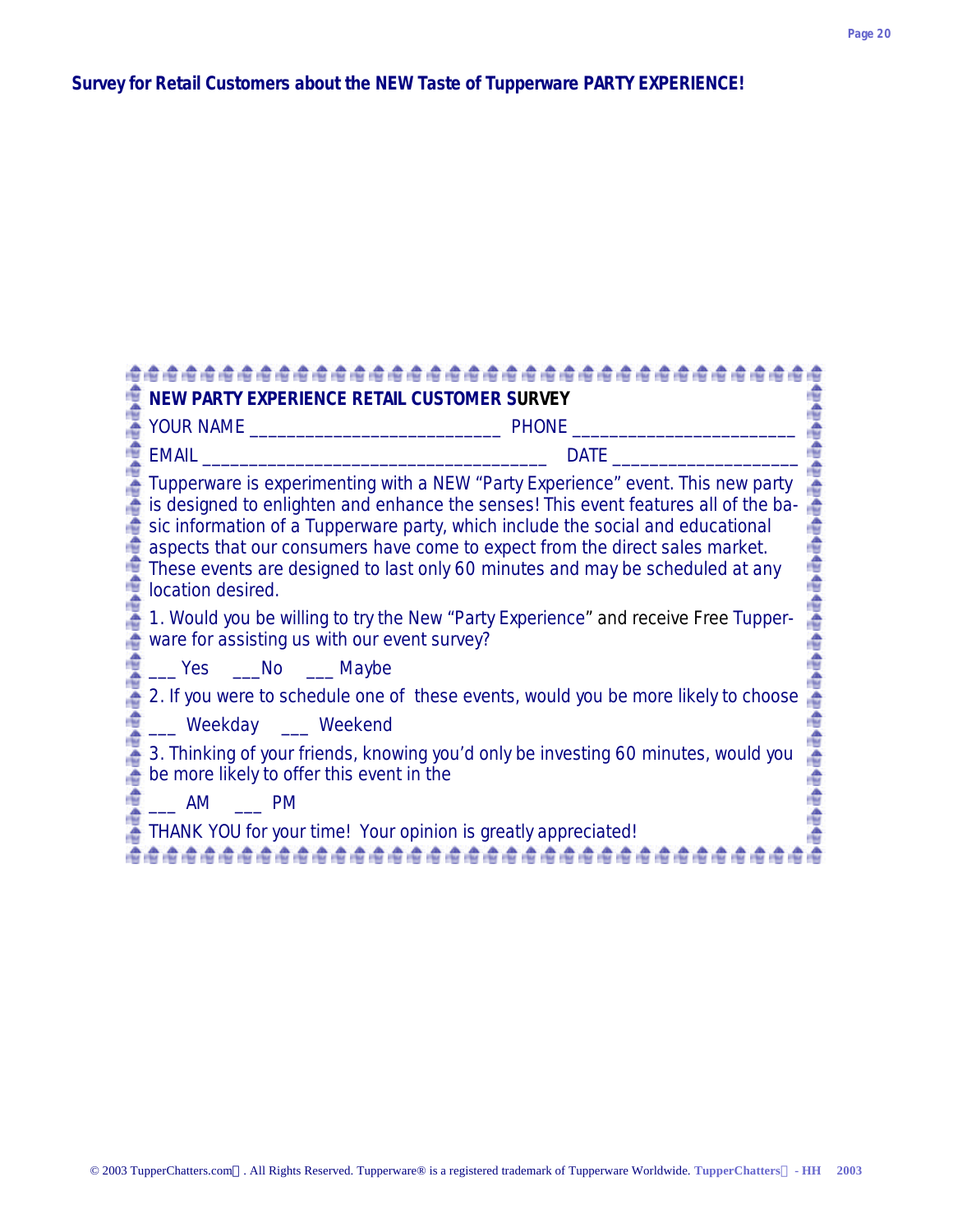## **Interest Slips**

| <b>Tupperware<sup>®</sup></b> Interest                                                       |
|----------------------------------------------------------------------------------------------|
| Please complete and mail this coupon to:                                                     |
|                                                                                              |
|                                                                                              |
|                                                                                              |
|                                                                                              |
|                                                                                              |
| Name:                                                                                        |
| Address:<br>_______ State: ______ Zip: _                                                     |
| <b>Home Phone:</b><br><b>Email Address:</b>                                                  |
| I'm interested in:                                                                           |
| () Bridal Shower, Baby Shower, or Gift Registry<br>) Children's Products<br>$\overline{(\ }$ |
| ) Kitchen Organization/Food Storage Solutions<br>(                                           |
| ) Microwave/Healthy Cooking Ideas<br>(<br>) Hosting a Party<br>(                             |
| () Career Opportunities<br>() Fund Raisers or Business Gift Giving Collection                |
| () Customer Service - Mailing List                                                           |
| Thank You for Your Interest in Tupperware!                                                   |
|                                                                                              |
| <b>Tupperware® Registry Interest</b>                                                         |
| Please complete and mail this coupon to:                                                     |
|                                                                                              |
|                                                                                              |
|                                                                                              |
|                                                                                              |
|                                                                                              |

| Name:<br>Address:<br>City:<br><b>Home Phone:</b><br><b>Email Address:</b> | State: <u>Zip:</u>                                                                                                                                                                                                                                                 |
|---------------------------------------------------------------------------|--------------------------------------------------------------------------------------------------------------------------------------------------------------------------------------------------------------------------------------------------------------------|
| I'm interested in:<br><b>Gift Registry</b><br>) Hosting a Party           | () Bridal Shower Registry<br><b>Baby Shower Registry</b><br>) Kitchen Organization/Food Storage Solutions<br>) Microwave/Healthy Cooking Ideas<br>) Career Opportunities<br>) Fund Raisers or Business Gift Giving Collection<br>) Customer Service - Mailing List |
|                                                                           | <b>Thank You for Your Interest in Tupperware!</b>                                                                                                                                                                                                                  |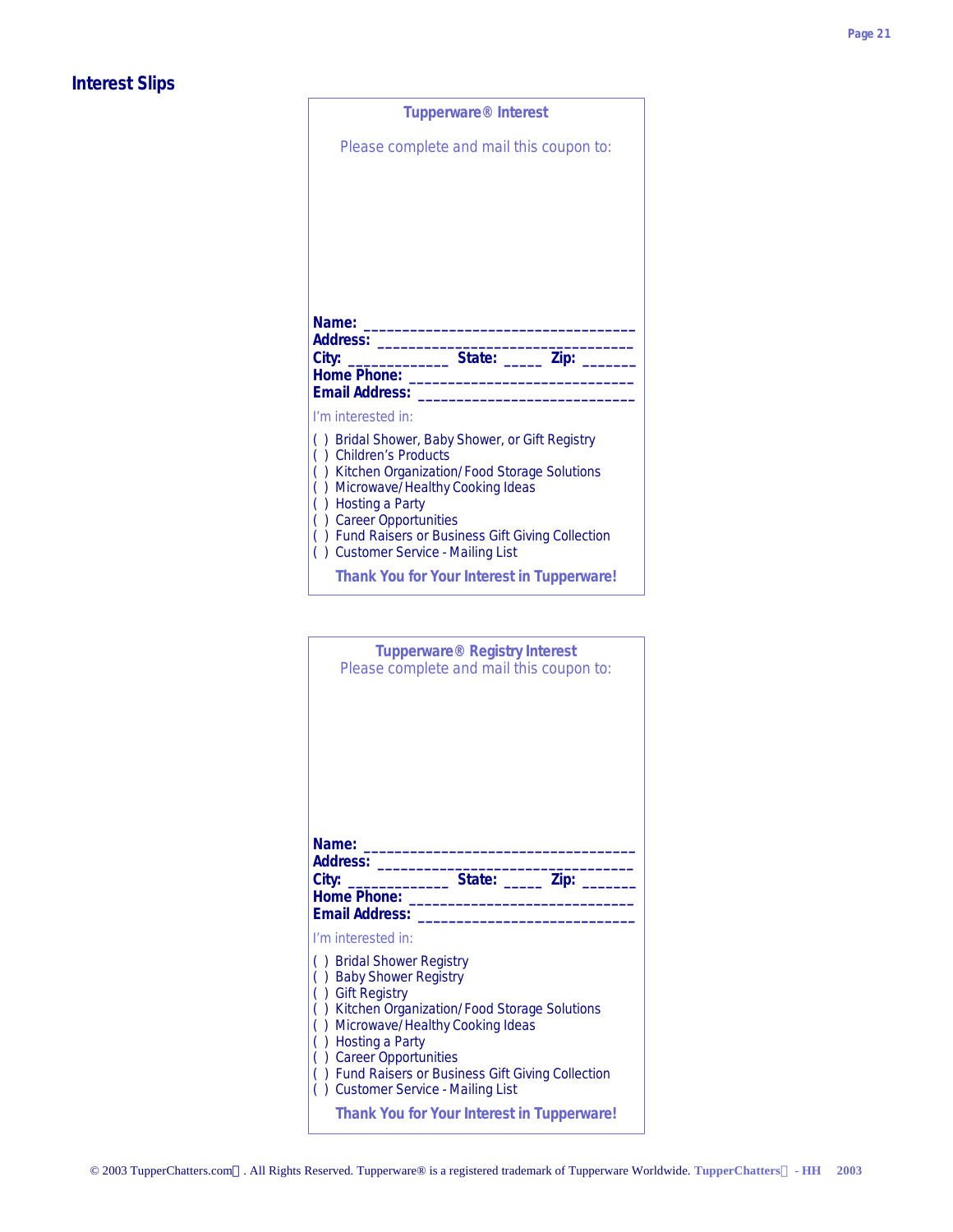## Tupperware®

| Name:                 |                |  |
|-----------------------|----------------|--|
| <b>Address:</b>       |                |  |
| City:                 | State:<br>Zip: |  |
| <b>Home Phone:</b>    |                |  |
| <b>Email Address:</b> |                |  |

## I'm interested in:

- ( ) Bridal Shower, Baby Shower, or Gift Registry
- ( ) Children's Products
- ( ) Kitchen Organization/Food Storage Solutions
- ( ) Microwave/Healthy Cooking Ideas
- ( ) Hosting a Party
- ( ) Career Opportunities
- ( ) Fund Raisers or Business Gift Giving Collection
- ( ) Customer Service Mailing List



**Tupperware® Career Opportunities**

Need extra cash to meet your expenses?

Want to purchase your Tupperware at a 25% discount?

Full & Part-Time Opportunities available!

25-35% Discount 5%-10% Bonus Plan Average \$100 Profit per demonstration

Free Training, Fun Job and the Opportunity to Qualify for a Company Car!

**Thank You for Your Interest in Tupperware!**